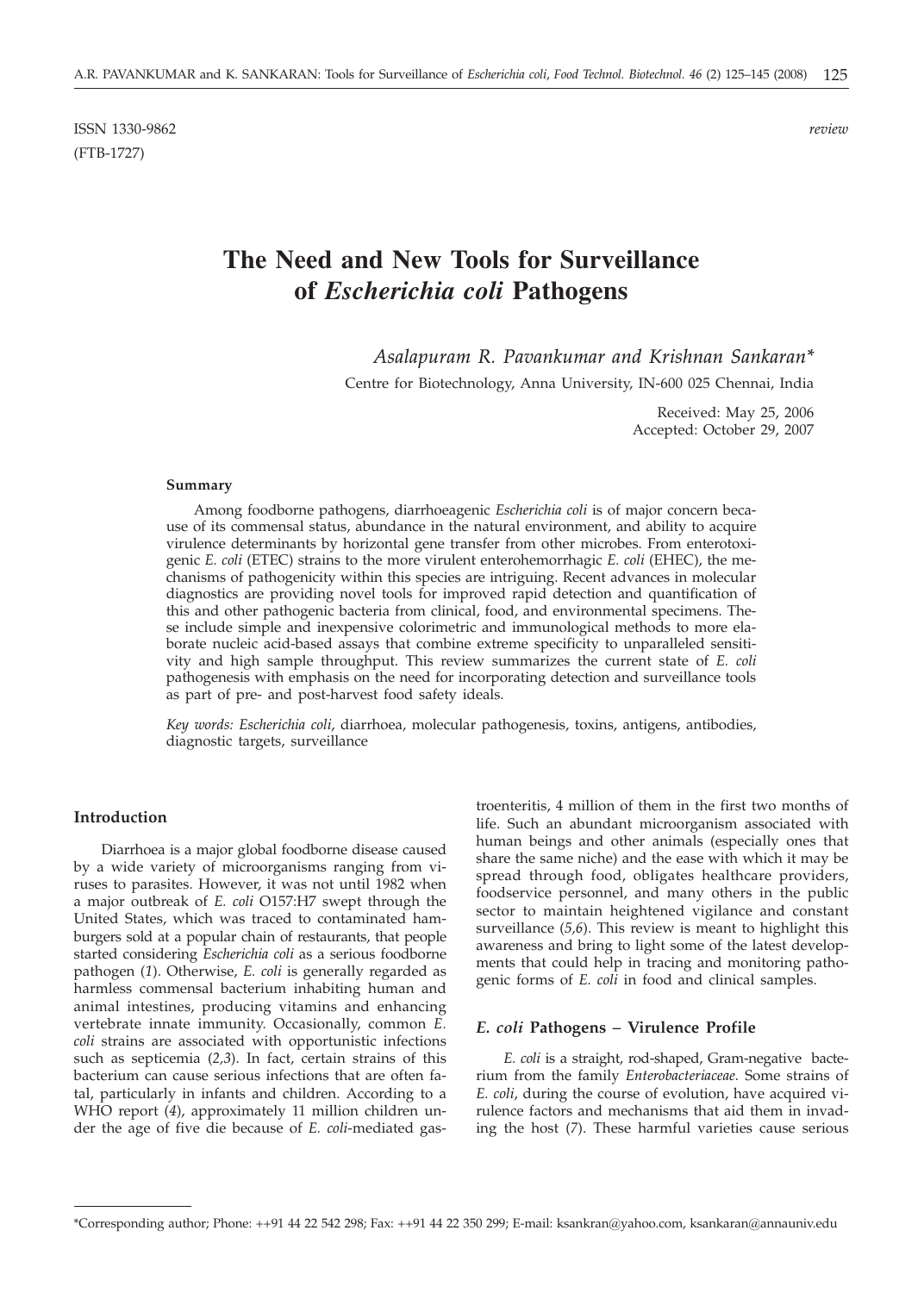intestinal and urinary tract infections. Such pathogens are categorized into 5 major types based on their virulence mechanisms (*5*): (*i*) enterotoxigenic *E. coli* (ETEC), (*ii*) enteropathogenic *E. coli* (EPEC), (*iii*) enterohemorrhagic *E. coli* (EHEC), (*iv*) enteroinvasive *E. coli* (EIEC), (*v*) enteroadherent *E. coli* (EAEC) or enteroaggregative *E. coli* (EAggEC).

All of these cause diarrhoea and other complications that are specific to each pathotype (*8*). ETEC causes the least complicated of the diseases by producing a cholera-like labile toxin (LT) or heat-stable peptide toxin. The diarrhoea caused by ETEC is watery and leads to severe dehydration if the ion and water losses are not replenished. Foreign travellers visiting developing countries often suffer this self-limiting diarrhoea, commonly referred to as traveller's diarrhoea (*8*). In contrast, EPEC causes persistent diarrhoea in infants and children under two years of age, accounting for higher infantile morbidity and mortality, particularly in developing countries such as India. Diarrhoea due to EPEC lasts for more than 10 to 12 days and the toxicoinfection causes extensive destruction of the intestinal brush border membrane, leaving the affected children severely malnourished (*9*). EHEC often causes bloody diarrhoea (hemorrhagic colitis, sometimes referred to as HC) and in 10 % of the cases could lead to haemolytic uremic syndrome (HUS) (*10*), in which the red blood cells are destroyed and the kidneys fail. EIEC also elicits HC, clinically indistinguishable from shigellosis or bacillary dysentery. Unlike other *E. coli* pathogens, EIEC invades colonic epithelium using plasmid-encoded invasion proteins to colonize and spread subepithelially. This causes widespread cell destruction, severe inflammation and ulceration of the tissue contributing to higher mortality and morbidity among children (*11*). Enteroaggregative *E. coli* (EAEC or EAggEC) may cause chronic diarrhoea in children and immunocompromised persons (*12*). Recently, the emergence of Shiga toxin-producing *E. coli* (STEC), a subclass of EHEC, has been reported from more than 30 countries including India (*13*). Uropathogenic *E. coli* (UPEC) are the most common cause of urinary tract infections (UTI) and may lead to bacteriuria, cystitis and pyelonephritis (*12*). These strains affect women more commonly than men, although none are considered foodborne pathogens and therefore will not be discussed further.

Of late, there has been tremendous interest and serious investigations in elucidating how *E. coli* could have evolved into a major pathogenic class. This effort has resulted in many interesting observations regarding intricate host-pathogen interactions. Particularly for *E. coli*, the infection strategies of its pathogenic forms have both common themes and characteristically distinct steps specific to each type (Table 1, *8*)*.* The major outline of the underlying pathogenic mechanism is that, following the ingestion of contaminated food or water, these bacteria first colonize the mucosal layer of intestinal epithelium. Evasion of the hosts' innate immune response either by limiting infection to the epithelial layer, as in the case of ETEC and EPEC, or by remaining within epithelial cells, as in the case of EIEC, allows them to multiply and cause damage to the host. The differences among the different pathotypes are based on how each causes damage to the host, whether the strain is invasive or not, and whether they secrete toxins or not. Among the different *E. coli* pathogens – ETEC, EPEC, EHEC, EIEC and EAggEC share many common features as they all colonize (albeit briefly) intestinal tissue and cause diarrhoea (Table 1, *14*). Unravelling the characteristic mechanistic details at the molecular level has resulted in identifying targets for diagnostics, as early detection and constant surveillance appears to be the best way to minimize complications and arrest the spread of the pathogen.

### *Enterotoxigenic E. coli*

Enterotoxigenic *E. coli* (ETEC) is among the most common *E. coli* diarrhoeal pathogens. In the third world countries about 0.7 million childhood deaths due to ETEC diarrhoea are reported every year (*15,16*). ETEC produces two types of toxins – the heat-labile toxin (LT)

Table 1. Clinical, pathological and epidemiological characteristics of diseases and the major virulence-associated determinants of the five principal pathotypes of diarrhoeagenic *Escherichia coli*

| Pathotypes  | Clinical<br>presentation             | Intestinal pathology                                                                                                 | Susceptibility                                                        | Adhesions/<br><b>Invasions</b>                     | Secreted toxins                      |
|-------------|--------------------------------------|----------------------------------------------------------------------------------------------------------------------|-----------------------------------------------------------------------|----------------------------------------------------|--------------------------------------|
| <b>EPEC</b> | Non-specific<br>gastroenteritis      | Attaching-effacing lesions<br>throughout the small<br>intestine                                                      | Children under 2 years<br>of age in developing<br>countries           | BFP, intimin                                       | Esc                                  |
| <b>ETEC</b> | Watery,<br>cholera-like<br>diarrhoea | Attaches to small intestinal<br>mucosa through colonization<br>factor antigens (CFA)                                 | Children in developing<br>countries; travellers to<br>those countries | Colonisation<br>factor antigens<br>e.g. CFAI/CFAII | LT and ST                            |
| <b>EIEC</b> | Bacillary<br>dysentery               | Inflammation and disruption<br>of the mucosal membrane,<br>mostly of the large intestine                             | All ages; more common in<br>developing countries                      | Invasion-plasmid<br>antigens (Ipa)                 | Shigella<br>enterotoxin<br>(Sen)     |
| <b>EHEC</b> | Bloody<br>diarrhoea                  | 'Hemorrhagic colitis',<br>attaching-effacing lesions<br>confined to the large intestine;<br>necrosis in severe cases | Children and the elderly<br>in industrialized countries               | Intimin                                            | Verotoxin (Vt),<br>Shiga toxin (Stx) |
| <b>EAEC</b> | Persistent<br>diarrhoea              | Biofilm formation,<br>inflammation; hemorrhagic<br>necrosis of villi                                                 | Children in developing<br>countries; travellers to<br>those countries | Aggregative<br>adherence<br>fimbriae (AAF)         | EAST; Pet<br>and ShET-1              |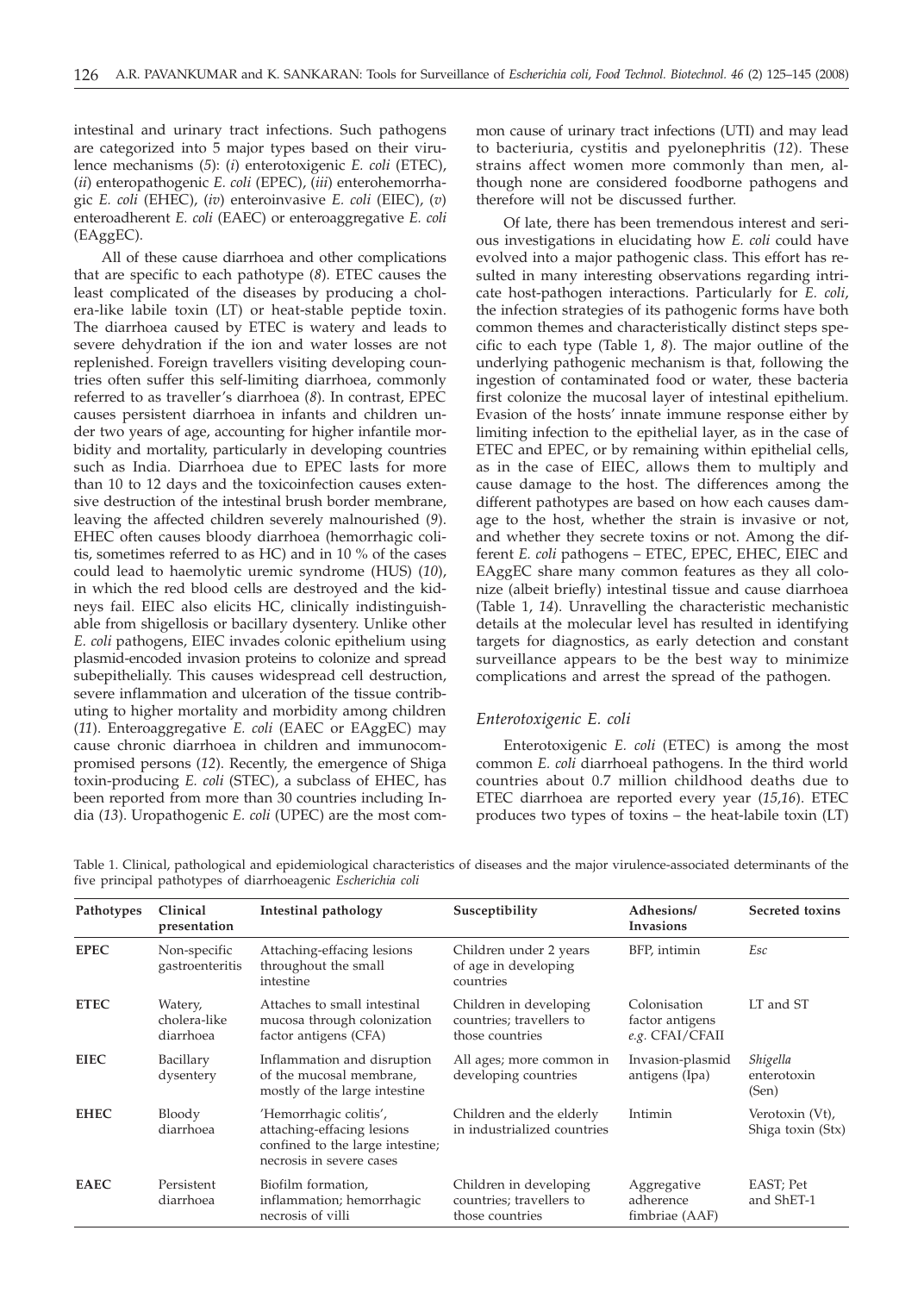and the heat-stable toxin (ST) (*17*). These are shown to be delivered *via* their outer membrane vesicles (*18*). LT is an A-B type of toxin, exhibiting 80 % homology with cholera toxin (*19*). As in cholera pathogenesis, the catalytic A subunit is delivered into host cells through a channel formed by five B subunits bound to the gangliosides present on the intestinal epithelial membrane (*19*). Once inside the intestinal epithelium, the A subunit splits into fragments A1 and A2, the former of which catalyses the transfer of the ADP-ribosyl group from NAD to a critical Arg<sub>201</sub> of a G-protein. Normally, in its GTP-bound state, this protein activates adenylate cyclase to produce cAMP in a regulated manner. ADP ribosylation prevents conversion of GTP to GDP, and thereby adenylate cyclase is continuously activated to produce cAMP (Fig. 1, *20*). The constant production of cAMP, in turn, activates cAMP-dependent protein kinase A (PKA), eliciting a cascade of reactions that ultimately phosphorylate various ion channels. Phosphorylation of the cystic fibrosis transmembrane conductance regulator (CFTR) activates the chloride channel to release chloride ions from the host intestinal crypt cells. Absorption of Na<sup>+</sup> and Cl<sup>-</sup> by the surface (villi) cells is decreased, resulting in perpetual loss of ions and water (*21*).

The heat-stable ST is a cysteine-rich small peptide of 18–48 amino acids. Based on the activity and the number of amino acids, ST is divided into STa (ST-I) and STb (ST-II) (*22*). The smaller peptide consists of 18–19 amino acids with six cysteine residues forming a cage made of three disulphide bridges that directly activates membrane-bound guanylate cyclase on the epithelial membrane by mimicking the natural intestinal hormone guanylin. Continuous production of cGMP then brings about activation of membrane channels to release ions and water (*23*). STb forms two disulphide bonds with 48 amino acids and helps in the release of serotonin, prostaglandin E2 and Ca2+ (*22,24*). Apart from LT- or ST-producing ETEC, many other ETEC strains secrete both toxins. One of the salient features of ETEC pathogenesis is the ability to produce multiple fimbriae in order to attach to small intestinal mucosa using specific receptors like colonization factor antigens CFAI, CFAII, PCFO159 and PCFO166 for effective colonization (*25,26*). This zoonotic pathogen has these colonizing factors and toxin-coding genes in the plasmid and therefore the risk of horizontal gene transfer generating new variants could be high, especially under the conditions of co-inhabitation of animals and humans. It is a common observation that many virulence factors like cytotoxins and colonizing factors are coded by mobile elements and acquired by pathogens by horizontal gene transfer; a recent mathematical model has been proposed that directly relates mobile virulence determinants and social evolution in pathogenic bacteria (*27*).

# *Enteropathogenic E. coli*

Enteropathogenic *E. coli* (EPEC) was the first among *E. coli* strains to be identified as a diarrhoeal pathogen from outbreaks in neonatal and pediatric wards of hospitals in the UK and other European countries (*28,29*). EPEC is more severe in infants under six months of age (*4*), and in developing countries accounts for 30 % mortality in children under the age of five (*30,31*). Originally identified as the etiological agent of infant deaths in pediatric nurseries in England and many other developed countries, EPEC has many intricate adaptations to persist in the intestine and cause protracted diarrhoea (*14*). Though the high profile EHEC shows similar histopathology, it is a variant of typical EPEC lacking bundle- -forming pili but additionally secreting Shiga toxin, which inhibits protein synthesis and contributes to tissue damage. There are other molecular variations, such as in the sequence of the C-terminal portion of a major virulence factor (intimin) involved in intimate attachment to host tissue (*32*). EPEC does not penetrate the epithelium but remains in intimate contact with the surface of M cells and host enterocytes, leading to histopathological changes termed attaching and effacing (A/E) lesions (*32*). In terms of understanding host-pathogen interactions, this is one of the best-studied models. As depicted in Fig. 2, the three stages of this toxicoinfection are: (*i*) localized adherence to intestinal epithelial cells, (*ii*) signal transduction and host cytoskeletal rearrangement, (*iii*) intimate attachment to epithelium causing destruction of microvilli (A/E lesions) and diarrhoea (*33*). Upon con-



**Fig. 1**. ETEC pathogenesis and targets of diagnosis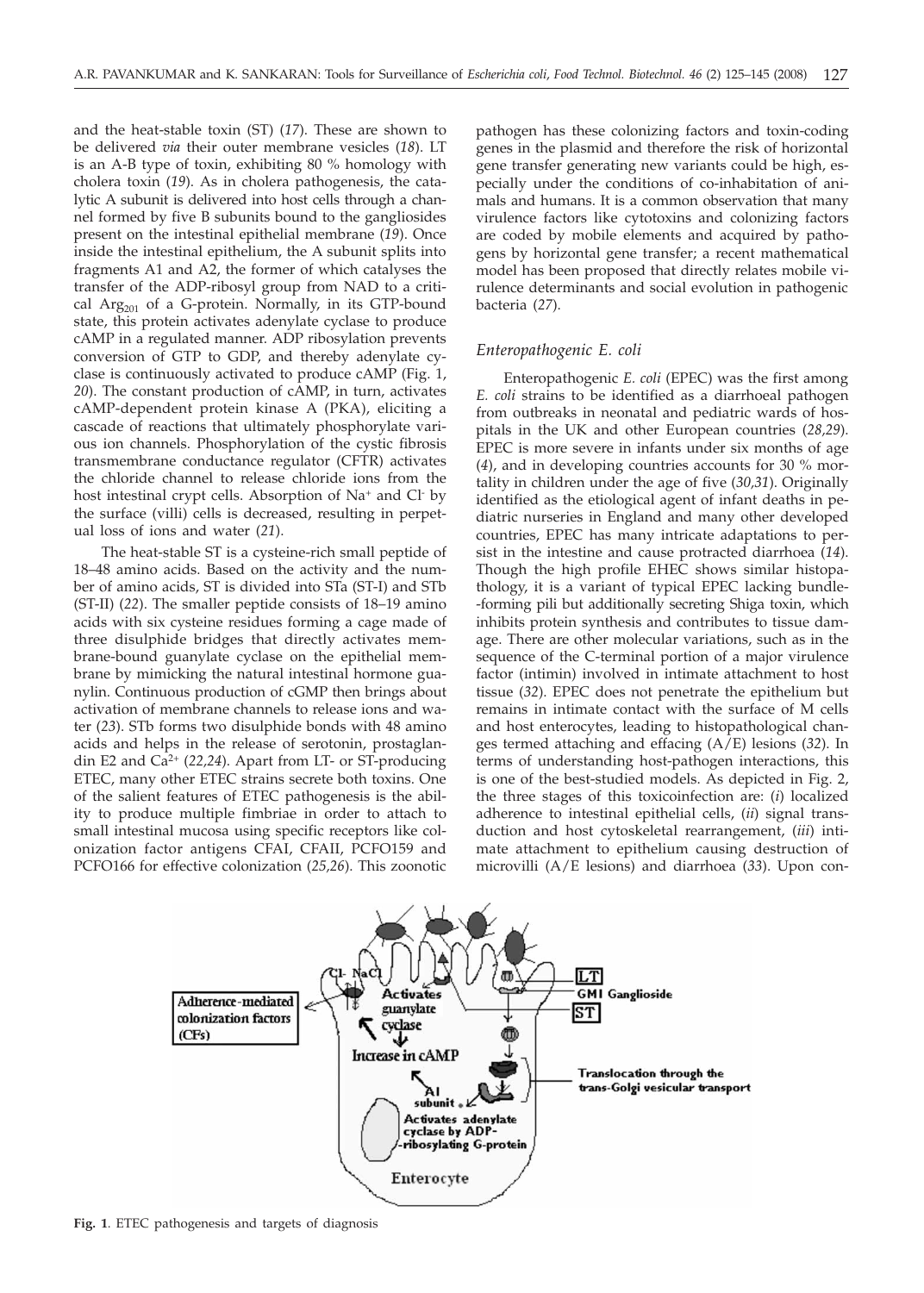

**Fig. 2**. EPEC pathogenesis and targets of diagnosis

tact with the host, this as well as many other Gram-negative bacterial pathogens (including EHEC and EIEC) express special secretory machinery termed type III secretion system (T3SS) (*34*). This well-characterized system delivers virulence factors expressed in the bacterial cytoplasm into the host cell through a protein tubule inserted into the host cell membrane. In EPEC, the T3SS subunits, the effector proteins EspA, EspB, EspD, EspF, and the translocated intimin receptor (Tir) are coded by a 35-kb long pathogenicity island present on the nucleoid. This region is called locus of enterocyte effacement (LEE), named after the type of damage it causes (*35*). The biochemical nature and pathogenic role of these effector proteins have been studied intensely (*36*).

EspA forms the transmembrane structure that facilitates toxin delivery. EspD plays a secondary role in the formation of EspA-associated appendages and the formation of pores in the host membrane (*37*). Both EspB and Tir have been found in host cytoplasmic and membrane fractions, although the role of EspB in the host- -pathogen interaction is not yet clearly understood (*38–40*). Tir is an EPEC receptor expressed on the host cell surface after getting phosphorylated in the host cell cytoplasm (*41*). It binds to a 90-kDa outer membrane protein of EPEC termed intimin (*42*). For many years, intimin had been considered an attractive diagnostic and prophylactic target, but soon many intimin variants were identified, revealing polymorphism as an EPEC survival strategy (*43,44*). Bundle-forming pili (BFP) mediate the characteristic localized microcolony formation of EPEC in *in vitro* cell culture assays. However, many atypical EPEC isolates have been described recently, indicating that this pathogen has tremendous potential to exist as minor variants and persist in human and animal populations. Recently we have demonstrated the cytopathic effects of cell-free outer membrane preparations of EPEC and constitutive expression of maltoporin in a virulence- -associated manner (*45,46*), indicating a wide ranging host-pathogen interaction involving many outer membrane proteins (*47*). A plasmid encodes what is referred to as *E. coli* adherence factor (EAF); this virulence plasmid is 55–70 MDa in size, and encodes BFP and proteins that regulate LEE (*48*). In short, this zoonotic pathogen with human and animal specific pathovars has the potential to emerge as a major threat by acquiring new traits *via* horizontal gene transfer.

### *Enterohemorrhagic E. coli*

In 1999, Centers for Disease Control and Prevention's (CDC's) Foodborne Diseases Active Surveillance Network (FoodNet) estimated about 76 million cases and 5000 deaths due to foodborne illnesses. Enterohemorrhagic *E. coli* (EHEC) alone contributes to 73 000 cases and 60 deaths every year. But, according to the report released in 2005, FoodNet revealed that the incidences reduced to half when compared to the statistics of 1999 (*49,50*). Annually, a loss of between \$6.5 and 34.9 billion has been attributed to foodborne illnesses in the USA alone (*51*).

EHEC, often referred to as *E. coli* O157:H7 based on the O and H antigenic serotypes, shot into prominence in 1982 when it was identified as a dangerous foodborne pathogen responsible for a hemorrhagic colitis outbreak after consumption of contaminated hamburgers from a fast food restaurant in the USA (*52,53*). Since then, EHEC has been associated with foodborne outbreaks in developed industrialized countries worldwide, causing about 250 deaths every year (*54,55*). Cattle are the only proven reservoir of EHEC, accounting for its spread through raw or undercooked ground meat products and raw milk. However, it has been shown that EHEC also spreads through the consumption of contaminated fruit, vegetables, water, apple cider, and other minimally processed foods, which makes it one of the most significant foodborne pathogens worthy of constant surveillance (*4*).

EHEC is a rather robust pathogen. It can survive extreme temperatures from 7 to 50  $^{\circ}$ C, with an optimum temperature of 37 °C. It has been found to grow in acidic foods at a pH=4.4 and in foods with a minimum water activity  $(a_w)$  of 0.95. It can be destroyed by thorough cooking of foods until an internal temperature of 70 °C (155 °F) or higher has been reached (*56*).

Signs and symptoms due to EHEC consist of abdominal cramps and initial watery diarrhoea, followed by bloody diarrhoea with little or no fever. The severe gas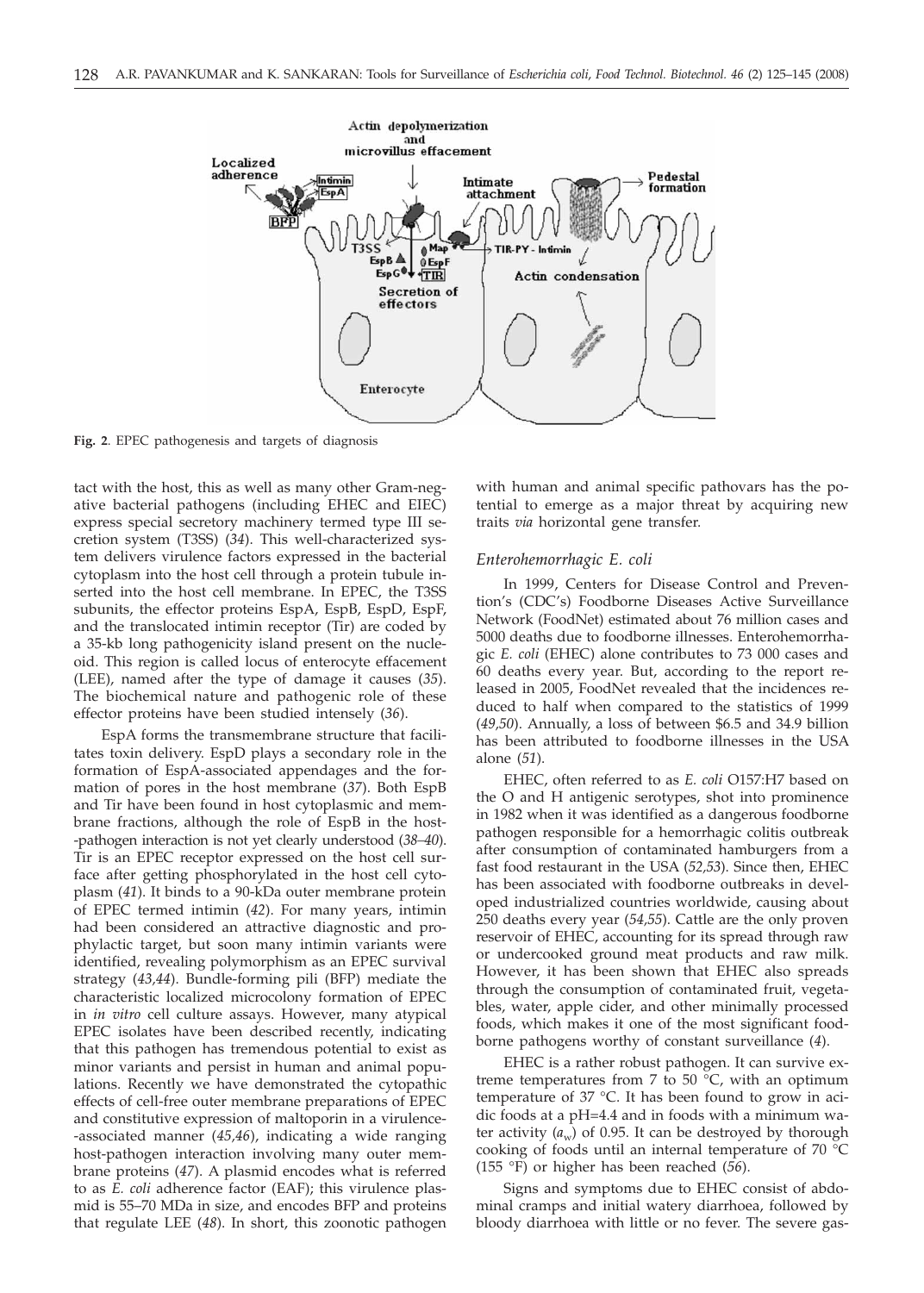trointestinal disease is accompanied by haemolytic uremic syndrome (HUS) in about 10 % of the cases (*57,58*). Approximately 8 % of the affected individuals experience neurological abnormalities such as seizures, cortical blindness, deposition of platelets and fibrin with the glomeruli, with coma (*59*) and death occurring in 3–5 % of the cases (*60*). The most common EHEC serotype responsible for the outbreaks is O157:H7. Other serotypes including O5, O26, O91, O111 and O113 have also been recovered from patients (*61*).

As mentioned above, EHEC, the pathogen that actually turned the spotlight on *E. coli* as an emerging threat, is essentially derived from EPEC (except for lacking bundle-forming pili) (*5,8,62,63*). As with EPEC, the major virulence factors (Fig. 3), causing A/E lesions, are encoded by a 35.6-kb locus of enterocyte effacement (LEE) (*64*). The 41 open reading frames (ORFs) of LEE are organized into 5 major operons. Though the actual mechanisms are not clearly understood, LEE also plays a vital role in regulating virulence genes depending on environmental factors such as temperature, osmolarity and quorum sensing (*65*). A distinguishing factor in EHEC pathogenesis is the bacteriophage-encoded Shiga toxin (Stx) primarily responsible for pathogenesis (*66,67*).

Stx is a protein synthesis inhibitor that targets renal arteriolar, aortic, brain endothelial, proximal and distal renal tubular epithelial, and glomerular endothelial cells, monocytes and lung epithelial cells (*68*). Stx acts directly on human proximal tubular cells *in vitro* and is the major virulence determinant in HUS. The distal renal tubular cells, on the other hand, express glycosphingolipid globotriaosylceramide (Gala1–4Galb1–4glucosyl ceramide, Gb3) and undergo apoptosis after binding Stx (*69*,*70*). When the bacteria colonize the intestine, translocation of Stx1 and Stx2 across the intestinal epithelium takes place. Both Stx1 and Stx2 have A and B subunits; the catalytic A subunit is transported into the cells through a membrane-bound complex of five B subunits. Within the infected cell, the *N*-glycanase activity of the A subunit eliminates a specific adenine base from the 28S rRNA of the 60S ribosomal subunit. Since this adenine base is on a loop of rRNA that is important for binding of elongation factor, the toxin is able to shut down protein synthesis in a targeted cell. In the case of the glomerular endothelium, the cells become swollen and detach from the underlying basement membrane. The damage varies from mild cellular edema to severe mesangiolysis, which leads to lethal toxic injury. While five variants of B subunit preferentially bind to the globoceramide Gb3, Stx2e binds preferentially to globotetraosylceramide (GalNAcß1-3Gala1-4Galb1-4glucosyl ceramide). These different binding properties provide the toxin with the ability to target different cells (*71–73*).

The only effective method of controlling EHEC outbreak is heating food material to an internal temperature of 70  $\rm{°C}$  (cooking thoroughly or pasteurization) or irradiation of sprouted seeds, milk *etc.* to kill the bacteria. Examination of reservoir animals before slaughter, and educating abattoir workers that the control of hygiene and cross-contamination risks could minimize the possible introduction of pathogens in the slaughtering environment. Similarly, educating farm workers in principles of good hygienic practice should be carried out in order to minimize the contamination.

# *Enteroinvasive E. coli*

Enteroinvasive *E. coli* (EIEC) strains are biochemically, genetically and pathogenically very similar to *Shigella*. EIEC is nonmotile and negative for lactose fermentation and lysine decarboxylase tests (*74*). EIEC causes bloody diarrhoea that is clinically indistinguishable from that caused by *Shigella* (*5*). The expression of virulence genes is transcriptionally regulated by temperature; bacteria which are invasive when grown at 37 °C become non-invasive when grown at 30 °C (*75,76*).

Both of these pathogens, EIEC and *Shigella*, infect the large intestinal epithelium from the basolateral side. In the intestinal tract, amidst differentiated epithelial cells, undifferentiated patches of M cells (microfold cells) are present for luminal content sampling and presenting to underlying macrophages (Fig. 4). Once inside the macrophage, the bacteria escape the phagosome and trigger apoptosis of the macrophage. EIEC then get released at the basal side of the host large intestinal epithelium. Here the pathogen makes use of its T3SS to translocate



**Fig. 3**. EHEC pathogenesis and targets of diagnosis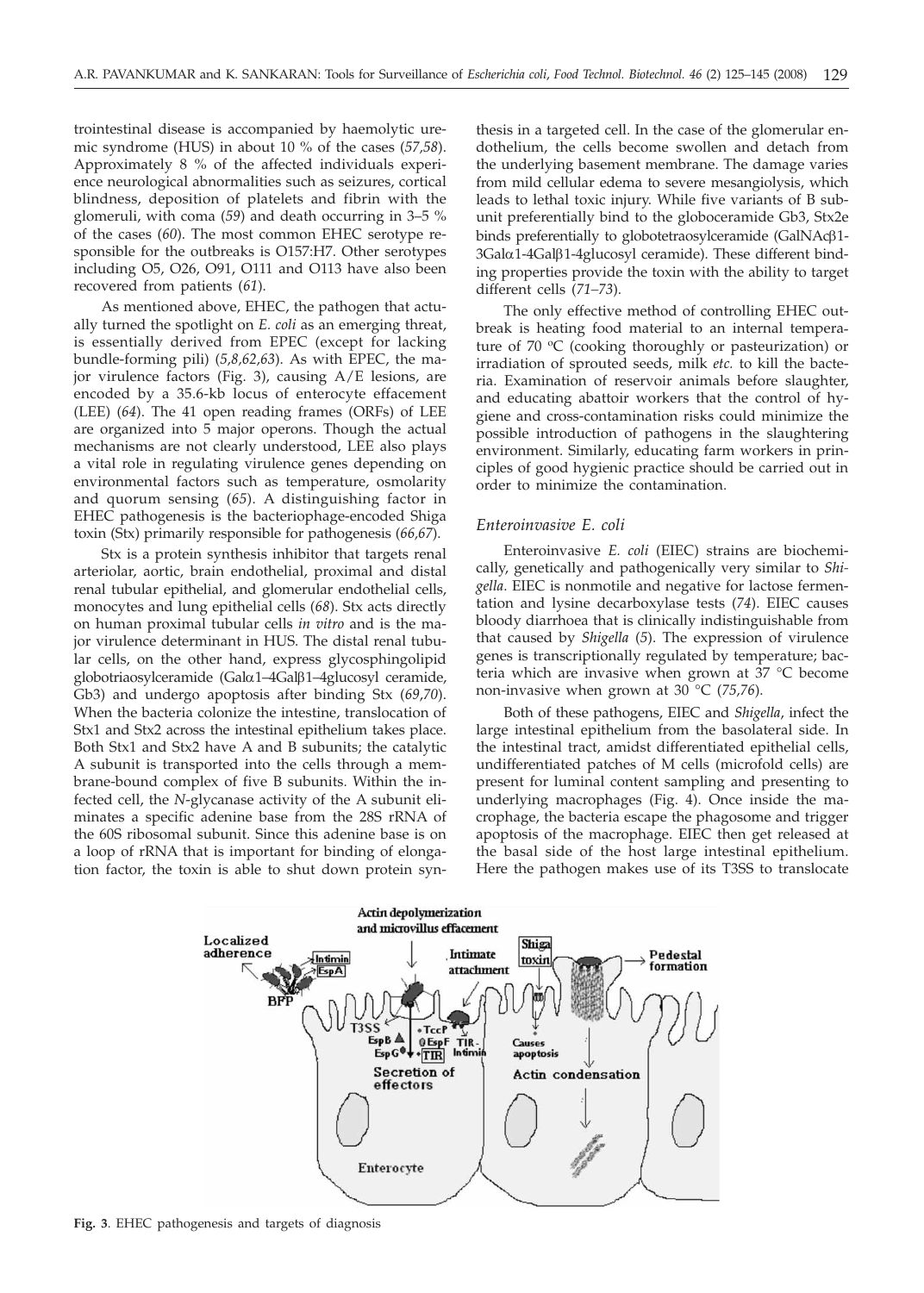

**Fig. 4**. EIEC pathogenesis and targets of diagnosis

the effector proteins (a group of invasion proteins) into epithelial cells, which causes host cytoskeletal rearrangement and induces micropinocytosis to facilitate the invasion from the basolateral side. Meanwhile, these events trigger the host inflammatory response, attracting polymorphonuclear cells that migrate to the luminal side, destroying tight junctions between the epithelial cells. The pathogen takes advantage of the breach in the epithelial cell tight junctions and infiltrates the basal side of the epithelium.

Once inside the epithelial layer, EIEC accomplishes two important tasks. First, the bacteria escape the inflammatory reaction triggered earlier, causing the host cells to suffer the damage due to these innate reactions. Secondly, the pathogen induces actin tail formation, and thus uses the host cytoskeletal filaments for mobilization and dissemination. This subepithelial colonization can be overpowered only with a full-fledged humoral immune response, which results in tissue destruction diagnosable as blood and mucus in the stool (*77*). It should be obvious from the above description that a large number of virulence factors have to take part in a concerted manner to cause the symptoms of bloody diarrhoea. Unlike EPEC and EHEC, most of the virulence factors (T3SS, invasion plasmid antigens (Ipa) and secretory plasmid antigens) are encoded by 140-MDa plasmid called the invasion plasmid (Fig. 4, *78*).

EIEC are very successful epidemic pathogens in developing countries, contributing to increased mortality and morbidity rates among children. In fact, attempts to develop vaccines based on such sound molecular pathogenesis knowledge still have not been a commercial success. Prevention, early detection, and control with appropriate antibiotics seem to be the best way to reduce morbidity and mortality.

# *Enteroaggregative or enteroadherent E. coli*

This is a recently recognized *E. coli* pathogen and is less well studied than the other pathotypes. Originally, Cravioto *et al.* (*79*) exploited adherence patterns of EPEC using *in vitro* cell culture assays to distinguish between various pathogenic *E. coli* strains. Accordingly, this group classified *E. coli* pathogens as diffusely adherent *E. coli* (DAEC) and localized adherent *E. coli* (LAEC); the latter was redefined as EPEC (*79,80*). However, such a procedure led to the discovery of enteroaggregative or enteroadherent *E. coli* (EAggEC or EAEC), which in rabbit ileal loop experiments showed the adherent bacteria embedded within a mucosal biofilm, causing shortening and hemorrheagic necrosis of villi, mucoid stools and persistent diarrhoea (*81,82*). The biofilm formation and characteristic brick-like arrangement during colonization have been well studied. Bacterial adherence has been shown to be mediated by bundle-forming EAEC fimbriae (also called aggregative adherence fimbriae or AAF/I) (*83*). Expression of a 38-amino acid-long heat- -stable enterotoxin (EAST-1), identified by Savarino *et al*. (*84*), has been shown to be a characteristic feature of EAEC. Eslava *et al*. (*85*) identified a 108-kDa plasmid-encoded toxin (Pet) that induces exfoliation of rat intestinal enterocytes. Thus, the pathogenesis of EAEC has three distinct stages (Fig. 5). First, the bacteria adhere to the host cells through AAF. Secondly, the bacterium produces mucus in large amounts leading to biofilm formation, which helps in colonization under protected cover. Finally EAEC secrete toxins and inflammatory mediators that damage intestinal mucosa (*12*). EAEC is being increasingly isolated from diarrhoeal specimens and from the available clinical statistics it appears to be a significant pathogen (*86*).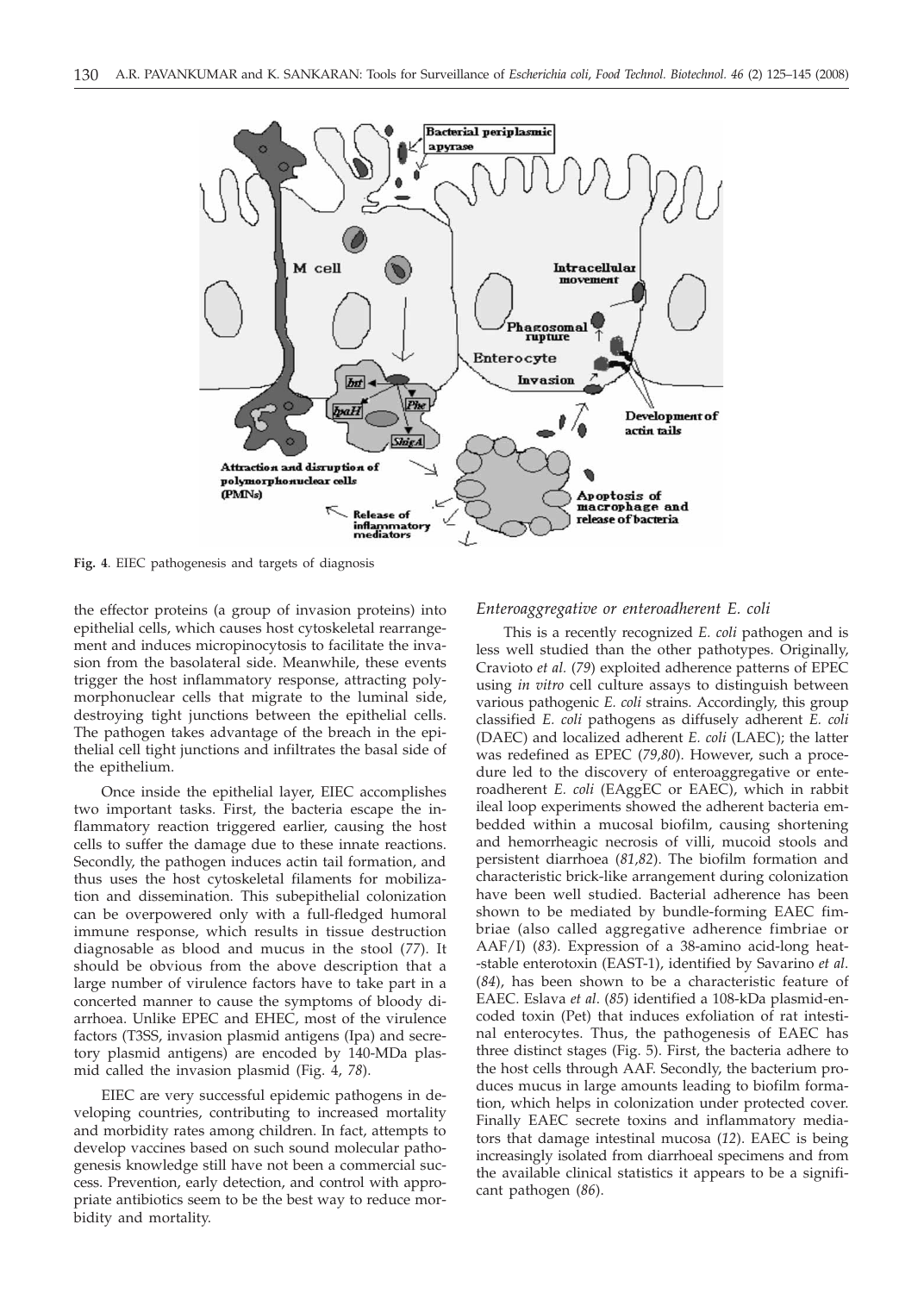

**Fig. 5**. EAEC pathogenesis and targets of diagnosis

# **Need for Surveillance**

*E. coli-*mediated illnesses are normally food- and waterborne. Consumption of uncooked vegetables (or many 'ready-to-eat' fresh foods), ground beef, unpasteurised milk, juice and drinking water, or handling of food by affected person(s) are the main causes. Organically grown vegetables and fruits pose a risk in this regard, as they are essentially grown on animal manure. While people of all age groups may succumb to *E. coli* toxicoinfection, young children, the elderly, and those with compromised immune systems such as AIDS patients are the most severely affected (*5*). Contamination by *E. coli* is generally not apparent, as it does not alter sensory qualities of affected foods (*5,8*). Furthermore, *E. coli* pathogens such as O157:H7 in hamburgers often survive warming or mild baking (such as reheating leftover foods). In many cooking procedures currently in practice, manual handling of food ingredients (such as kneading and mixing) cannot be avoided. Therefore, it is important to make sure that the final preparation is free of contamination, especially if the food is intended for public consumption, by employing appropriate detection procedures and following strict hazard analysis and critical control points (HACCP) at all stages of food processing.

### *E. coli* **Prevalence in Communities**

Globalization of the food supply, especially from developing to developed countries, has accentuated the problem of disease spread. This is best exemplified in the case of the recent bird flu scare. In a recent unpublished study conducted by our lab on 64 *E. coli* strains identified from diarrhoeal stool samples of 203 hospitalized infants under two years of age suffering from persistent diarrhoea for more than a week, we have identified 24 EPEC and six EHEC strains, but no ETEC or EIEC ones. However, the nature of the remaining 34 strains has to be established by biochemical and genetic characterization. These *E. coli* strains are not nosocomial but actually acquired from impoverished communities in India. Since many foods and food additives are derived from such regions, it is imperative that commercial food preparations are tested for *E. coli* pathogens and subjected to surveillance.

# **Antibiotic Resistance among** *E. coli* **Pathogens**

Not only are *E. coli* pathotypes collectively adept at acquiring virulence determinants, but diarrhoeagenic *E. coli* also acquire multi-drug resistance to common antibiotics and are emerging as a major health threat to children with long lasting consequences that could manifest into socioeconomic problems later (*87*). *E. coli* pathogens possess a remarkable array of mechanisms to overcome the effects of antimicrobial agents (*88*). Acquisition of resistance genes by horizontal gene transfer mediated by plasmids and transposons is currently thought to be significant in the development of this multi-drug resistance (*89*). Such resistance determinants are most probably acquired by pathogenic bacteria from a pool of resistance genes in other microbial genera, including antibiotic- -producing organisms, as well as phage (*90–94*). In our study, we have found that most clinical *E. coli* strains in our collection are resistant to most of the commonly prescribed broad-spectrum antibiotics. This underscores the importance of detecting drug resistance genes in these pathogens during surveillance.

# **Tools for Early Detection and Surveillance**

All overseas validations of diagnostic products are generally monitored by the Association of Official Analytical Chemists (AOAC) instead of FDA and USDA. AOAC recommends validation of acidity levels, fat and moisture content, bacterial competition, and salt concentrations for food products (*95*). The existence of pathogenic forms of *E. coli* has been known for nearly five decades and many methods have been developed for their identification. Among early approaches (and even today in many instances), serotyping is the most common process (*5,8*) because it is the most accepted means of detecting pathotypes associated with disease (Fig. 6). However, this simplistic scenario is getting complicated as more and more serotypes are brought to the notice of clinicians. Presently, approximately 173 O antigens, 103 K antigens, and 56 H antigens have been identified and no doubt further types will be added in the future. Some serotypes of *E. coli* are included as EPEC and some of the serotypes are common to different pathotypes. For example, serotypes O126 and O127 are common to both EPEC and EAEC (*86*), whereas H2 and H6 are found in EPEC and EHEC. Therefore, as an alternative to serotyping, it has become necessary to identify highly conserved characteristic protein targets among pathotypes. A few of these targets have already been identified and exploited based on detailed molecular pathogenesis studies.

Furthermore, although many techniques with high specificity and sensitivity are useful in research laboratories, techniques such as polymerase chain reaction (PCR) are not necessarily suitable for peripheral labs or in field study. Therefore, the need of high priority is to develop simple and rapid biochemical or immunological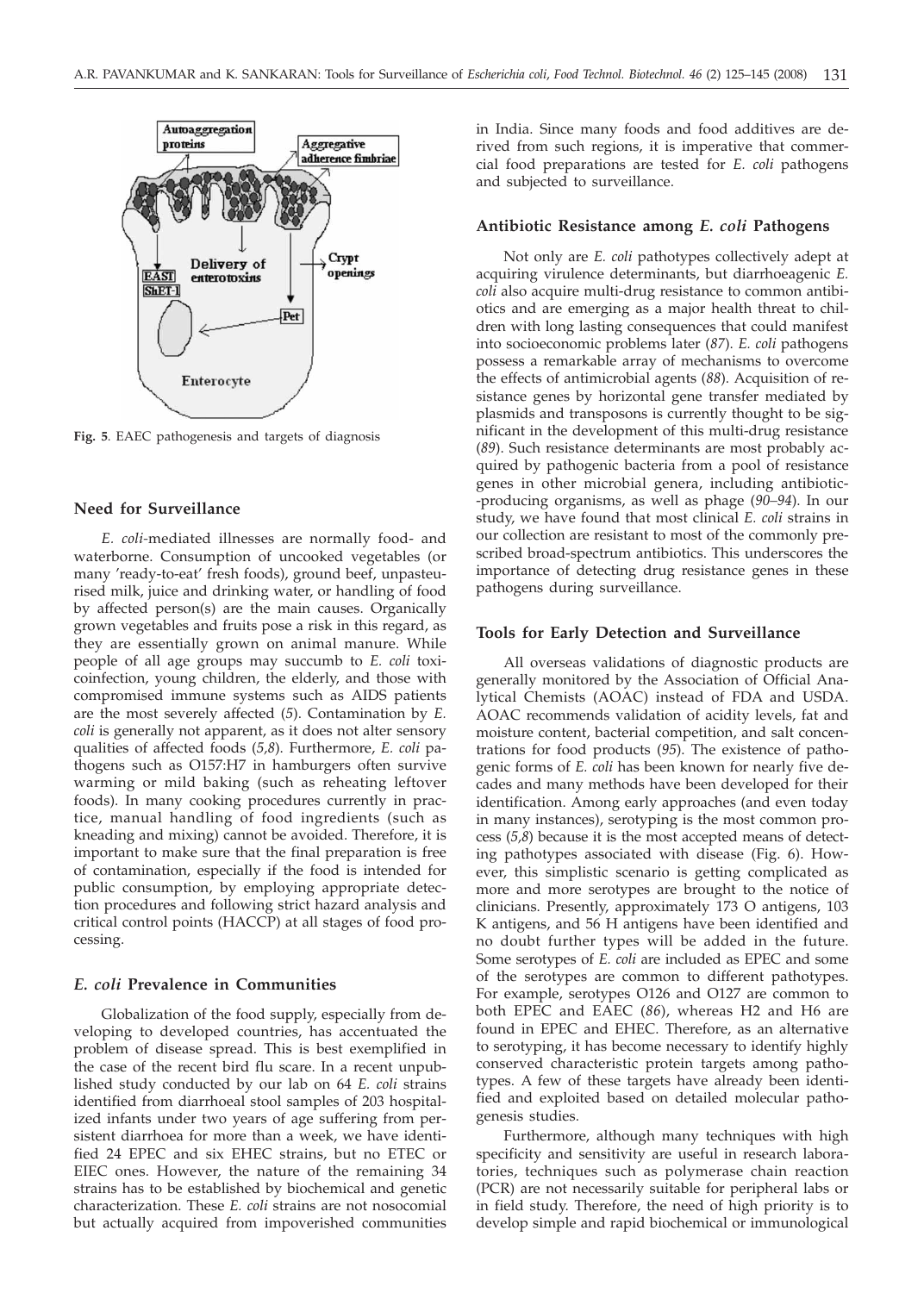

**Fig. 6**. Various types of screening and detection techniques of food pathogens

techniques based on functionally characterized and highly conserved virulence factors characteristic of a pathogenic *E. coli* (*96,97*). The following is an account of such a development that is currently taking place.

### **Conventional Methods**

### *Microbiological and biochemical tests*

*E. coli* pathogens from food samples can be easily recovered by growing in or on selective media, such as one that contains bile salts or other constituents that inhibit non-coliforms (Fig. 6, *98*). Though there are many enrichment media available, the International Commission on Microbiological Specifications for Foods (ICMSF) and International Standards Organization (ISO) have recommended the following method for the detection of *E. coli* in food products commonly used in food industries. The method involves two steps: bacterial growth in lauryl sulphate tryptose broth at 35 or 37 °C (mildly selective enrichment step), followed by growth in *E. coli* broth with 0.15 % bile salts at 45 °C (second selective step) (*99*).

Differential media allow *E. coli* to be identified amongst other bacteria by exploiting unique biochemical properties, such as the frequent production of a green metallic sheen on eosin methylene blue (EMB) agar, from lactose fermentation-based acid precipitation of dyes on the agar surface. Once *E. coli* is isolated, it can further be confirmed by a variety of biochemical tests, including the indole test for tryptophanase production, the methyl red and Voges-Proskauer (MR-VP) tests for mixed acid or 2,3-butanediol fermentation, respectively, citrate utilization, and motility (*100*). Distinguishing among pathotypes is problematic except for *E. coli* O157:H7, which is one of the strains negative for sorbitol fermentation, as shown on sorbitol MacConkey agar (SMAC) (*101*). Such methods are quite useful, but require adequate knowledge of differential biochemistry

among the pathogenic types (*100*). Presence of unique and novel virulence-associated enzymes, transporters or binding proteins on the surface might also be utilized for such an approach. With increasing interest in proteomics, such surface-associated biomarkers can be identified in the research laboratories and exploited to develop simpler diagnostic tests. Recently, our group has developed a colorimetric procedure based on a virulence-associated periplasmic apyrase of EIEC to detect this pathogen and *Shigella* specifically from other *E. coli* (*102,103*).

# *Serotyping*

Serospecific antisera hold the key to the success of this technique. Simple immunoagglutination on slides has actually helped to identify pathogens such as EPEC (*104*). Several variations of this principle exist, including the use of *Staphylococcus aureus* Cowan I cells (SAC) containing the abundant amount of protein A on the surface. Cowan I cells are grown in brain heart infusion (BHI), heat-killed, and suspended in 1 % PBS containing sodium azide. Cowan cells are absorbed with appropriate antisera for agglutinating the targeted bacteria. Such specific antibody-coated Cowan cells are useful agglutinating reagents to identify bacteria in clinical laboratories (*105,106*). Other immunological methods (see below) have been derived from this principle. The surface-specific antibodies help to resolve a given pathotype into an individual *E. coli* bacterium with a characteristic surface protein and polysaccharide profile (*104*). The most famous serotyping methodology for *E. coli* involves differentiating the organisms based on their O – somatic lipopolysaccharide (LPS) – associated carbohydrates, H – flagellar (protein) and K – capsular (carbohydrate) surface antigens. A specific combination of O and H antigens normally defines the 'serotype' of an isolate (*107*).

Serotyping is very useful in epidemiological surveys, but in cases where many serotypes cause a partic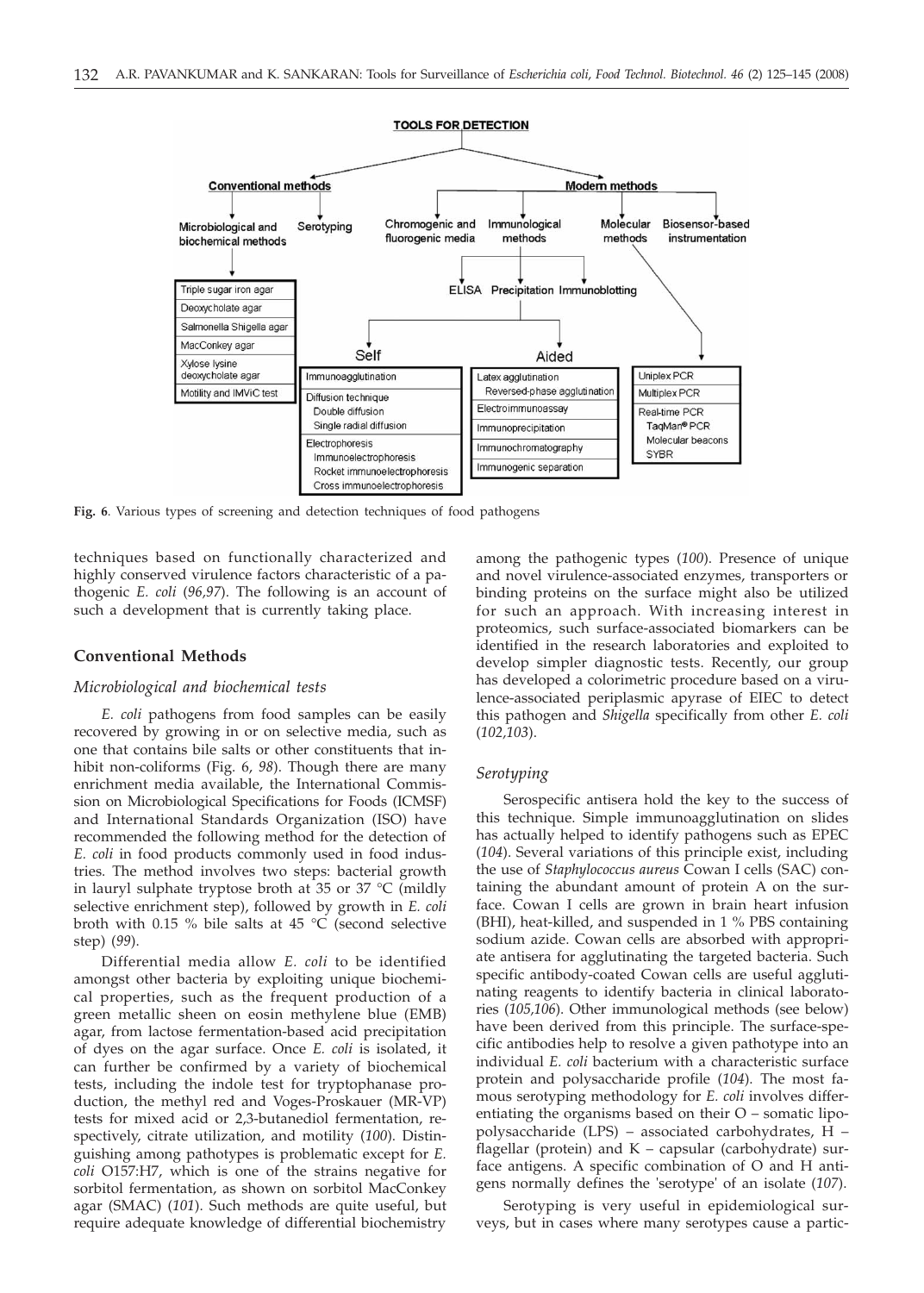ular disease (as in the case of EPEC) this method becomes less reliable with one or a few antisera reagents and tedious if all the antisera have to be used. Serotyping is not economical and results are at times difficult to interpret and often require skilled personnel. Thus, this approach is not suitable for *E. coli* pathogen detection as part of many applications, such as food quality control. However, the same principle can be applied in a variety of immunological methods and formats described below.

# **Modern Methods**

# *Growth in chromogenic and fluorogenic media*

Use of enrichment media followed by growth in a medium containing a chromogenic or a fluorogenic substance that forms a coloured or fluorescent end product upon action by an *E. coli-*specific enzyme is becoming a preferred technique to identify common food pathogens. One example of such a method is the use of 4-methylumbelliferyl-b-D-glucuronide (MUG) incorporated into lauryl soy tryptose (LST) broth (100). The β-glucuronidase produced by *E. coli* cleaves the MUG substrate to yield a fluorescent end product. *E. coli*-negative samples can be identified by the lack of fluorescence in LST-MUG within 24 hours. This method has been successfully used for detecting EHEC, STEC and *Shigella* in many food products, which normally takes about 4–6 days to give very low false positives (*108*). Moberg (*109*) eliminated the enrichment step and used the MUG medium directly on 1400 food and dairy samples, while still achieving lower false positive rates (1.4 %) and saving precious time by reducing detection time to 2.5 days. The chromogenic tests are compatible with high- -throughput screening and therefore have a good future. However, such contemporary methods are useful to detect pathogens only if they are linked to particular virulence determinants, otherwise commensal and nonpathogenic *E. coli* will also be detected.

The drawback of classical microbiological and biochemical methods as well as the advent of molecular biology has led to the development of many molecular techniques that could be used to detect *E. coli* in food samples and characterize pathotypes (*110*). These methods allow rapid and accurate detection of a variety of foodborne pathogens with outstanding sensitivity and specificity (*111*). An account of these is given below.

### *Immunological methods*

Antigen-antibody reaction is the most common format for commercial kit-based detection of bacterial pathogens. Antibody-epitope specificity allows for development of strain-specific diagnostic assays. One of the earliest and simplest of the immunodetections of pathogens is slide agglutination test, successfully employed to decrease incidence of EPEC outbreaks in developed countries between 1950 and 1980. Even today it is popular in microbiology labs of developing countries. However, it suffers from poor sensitivity requiring dense bacterial cultures, which also interferes with interpretation of clumping.

# Agglutination methods

Latex agglutination and Cowen I agglutination methods described above are variations of this simple and highly affordable technique with each sample costing \$1-2. The simplest of the commercial immunoassays is latex agglutination (LA), using antibody-coated coloured latex beads or colloidal gold particles (*112*). This method is routinely used for rapid serological identification or typing of bacteria for most of the food pathogens, such as *E. coli* O157:H7, STEC, *Salmonella*, *Listeria* and *Pseudomonas* spp*.* from food (*111,113*). Reverse passive latex agglutination (RPLA) is used in the identification of soluble antigens or the toxins produced by the bacteria (*114, 115*). LA has better sensitivity compared to simple agglutination, and is generally performed on a glass slide as microscopic agglutination tests (MAT). The contaminated food or infectious sample is mixed with antibody- -coated latex beads to see clumps or agglutinations within minutes (*116*). Though normally performed as one or a few samples at a time, Gerber *et al.* (*117*) proposed a microtitre plate LA for histoplasmosis as a method to detect several samples at a time.

Reverse passive latex agglutination (RPLA) for toxin or soluble antigen detection is more rapid and less ambiguous as soluble preparations are used and the clumping is easier to recognize. This method is routinely used in diagnostic laboratories and food industries for quality control purposes. A number of companies like Denka Seiken Co. Ltd., Japan, and Applied Biosciences International, USA, are providing ready commercial RPLA kits for a wide variety of toxins including Shiga toxin, verotoxin, cholera enterotoxin, *etc.* for mass screening. When compared to ELISA (see below), this is much more cost effective and time saving and hence preferred. In fact, due to weak cross-reactions because of food contaminants, ELISA results should be confirmed by the MAT results (*118–121*).

Though simple and less expensive, immunoagglutination may not be preferred where the antigenic variation is high and necessitates a diverse selection of antisera as in the case of serotyping based on O-antigens. Highly conserved and abundant surface-associated virulence proteins as diagnostic targets are superior in this regard. This approach is now becoming popular with the advent of molecular pathogenesis and large scale genomic studies. In a joint European Commission project to identify EPEC in stool samples and in food items, we are developing a simple immunoagglutination assay using antibodies for cell-surface virulence proteins, which are better conserved when compared to surface carbohydrates.

# Enzyme-linked immunosorbent assay (ELISA)

It is the most widely used antigen-antibody assay in clinical diagnostics (Fig. 7). ELISA is normally performed in microtitre plates, although specialized variations exist, such as immobilizing the antigen/antibody complex to a solid support (nitrocellulose/nylon membranes) in order to increase sensitivity. In the antigen or pathogen detection mode, the antibodies specific to an antigen present on the organism to be detected are applied to the microtitre wells. The antigens from the food sample or enrichment culture are captured when they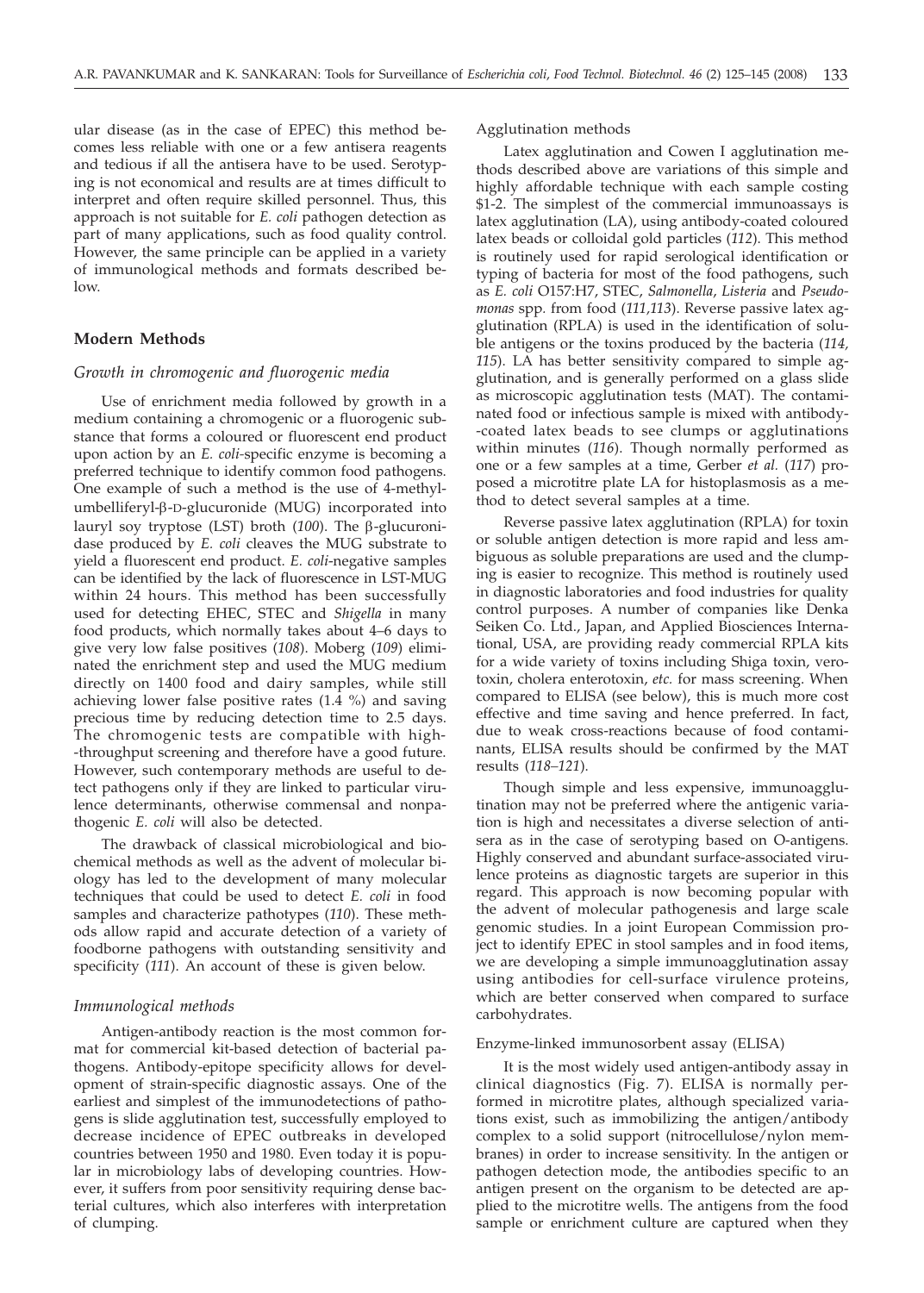

**Fig. 7**. ELISA and its variants

react with these immobilized antibodies. Either a primary antibody conjugated with enzymatic or fluorescent tag or, for better amplification of the signal, a secondary antibody to the primary conjugated with an enzymatic label (usually, alkaline phosphatase or horseradish peroxidase) or a fluorescent tag (*i.e.* fluorescein isothiocyanate) is used to obtain the signal (*122,123*). In another ELISA variation, conjugated protein A fluorescent dyes or colloidal silver/gold particles are used in place of secondary antibody. Conjugated protein A binds to the Fc portion of the IgG molecule and appears coloured or fluorescent (*124*). An ELISA approach has been utilized in our laboratory for detection of *Shigella* and EIEC exploiting the virulence-associated phenomenon of Congo red-induced secretion of invasion proteins by these pathogens (*125,126*). This requires growth of the organisms from stool samples to late log phase, facilitating detection even when cells are present in small numbers. Although ELISA is conceptually simple and automatable, sensitivity is several orders of magnitude lower than nucleic-acid-based approaches. Most of the existing ELISA- -based methods can detect  $1-10 \mu g/mL$  of antigen. Generally, microtitre plate made of polyvinylchloride (PVC) is used as it binds 1  $\mu$ g/well (300 ng/cm<sup>2</sup>) of antigenic proteins/antibody, which is several times higher than the sensitivity of the method. Normally,  $50-100$   $\mu$ L of antigen/antibody solution (20  $\mu$ g/mL in PBS) are employed for each well for binding (*127*).

Bohaychuk *et al.* (*128*) compared the efficiencies of ELISA, PCR and lateral flow immunoprecipitation with conventional culture methods to detect food pathogens like *Campylobacter, Listeria* and *Escherichia coli* O157:H7, and reported 80–100 % sensitivity with no statistically significant difference between these rapid methods and conventional culture methods in detecting *Escherichia coli* O157:H7 and *Salmonella;* PCR was found to be superior in detecting *Campylobacter* and *Listeria*.

Present methods for detection of food- and waterborne pathogens require a pre-enrichment step to selec-

tively enrich the bacteria in order to bring them into detection limits. A flow-through immunofiltration method requiring no pre-enrichment has been developed to detect 100 cells/mL of *E. coli* in 30 min. However, clogging is a major problem while working with food samples (*129*). By concentrating bacteria or proteins during the flow of the sample through antibody-immobilized large (3 mm diameter) glass beads (to prevent clogging) and then performing ELISA test, Weimer *et al.* (*130*) eliminated the enrichment step and developed a method to identify bacteria (*E. coli* O157:H7), spores (*Bacillus globigii*) and small proteins in 30 min. This method claims detection of <10 bacterial cells/sample and 1 spore per cell.

A variety of solid matrices like polystyrene, polypropylene and polyvinylchloride are commonly in use and these are supplied by global manufactures and suppliers like Sigma-Aldrich Chemicals Pvt. Ltd. (St. Louis, MO, USA), Pierce Biotechnologies Inc. (Rockford, USA), and GE Healthcare (Buckinghamshire, UK). Fully automated rapid and mass screening assay kits for food pathogens are expensive but available on the market, *e.g.* from Molecular Circuitry Inc. (King of Prussia, PA, USA), Organon Teknika B.V. (Boxtel, The Netherlands) and Tecra International, Sydney, Australia (*130,131*).

### Immunoprecipitation

Immunoprecipitation is a useful property of antibodies because it forms large complexes with multivalent antigens, which then precipitate from the solution. When antigen and antibody solutions are overlaid or their zones are made to merge, as in a solid-phase diffusion setup, precipitin discs and lines become visible. The precipitation techniques are generally performed using 2–3 mm thick agar gels cast on microscope glass slides with separate wells cut out for antigens and antibodies (*131–134*). Where possible, immunoprecipitation can reduce the time and labour in screening and detection of pathogens (*128*).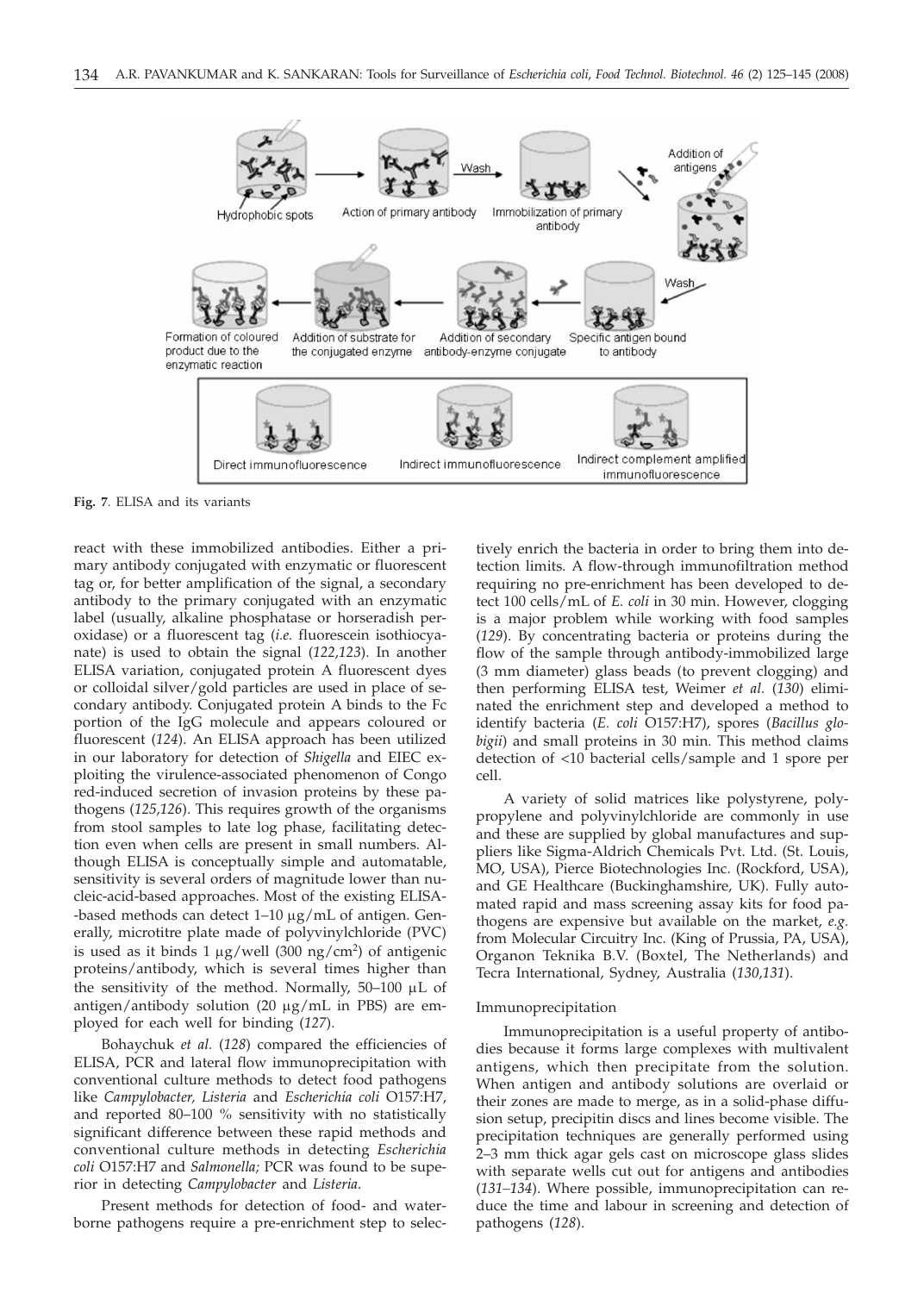Double diffusion method

There are interesting and useful variations to classical immunoprecipitation techniques combining diffusion and electrophoresis*.* In simple diffusion techniques, such as the popular Ouchterlony double diffusion, wells for antigens are punched around a central well containing antibody. As the antigens and antibody diffuse radially from the respective wells, their zones merge and at a particular point precipitation occurs, which appears as opaque line or arc. These precipitin lines can be stained with Coomassie Blue or Amido Black after washing away soluble complexes and unreacted antigens and antibody (Fig. 8). The antigenic differences can be deduced by the non-overlapping nature of the lines; smooth merger of the precipitin lines at the ends indicates the same antigens. This simple method works well in the range from 20  $\mu$ g/mL to 2 mg/mL of antigen and antibody (*132,133,135*).



**Fig. 8**. Double disk diffusion

# Radial diffusion method

In the radial diffusion technique, the gel matrix is cast with antibody in it and the antigens are placed in wells and allowed to diffuse. The precipitin zone forms a circle around the well and its annular width indicates similarities between various antigens (Fig. 9). This technique is useful for determining concentrations of anti-



**Fig. 9**. Single radial diffusion

gens such as serum proteins. For example, lactoferrin concentrations in the cow's milk were analyzed by Hagiwara *et al.* (136). They reported that 200 µg/mL of lactoferrin are required to resist the growth of *E. coli* pathogens. The agar gel precipitin (AGP) test, based on an immunoprecipitation principle, was used to detect *S. enteritidis* antibodies present in egg yolks of infected hens. The experiment was performed by loading infected yolk and its antibody in the agar gel slab to precipitate. This is generally used to study multiple avian pathogens, but requires large amounts of antigen and antibodies as they are examined on agar bases (*132,133,137*).

### Immunoelectrophoresis

Diffusion is a slow process and therefore to aid quicker formation of the zones, electrophoresis is used. The ability of electrophoresis to separate complex antigenic mixtures is also exploited. In simple immunoelectrophoresis, the antigenic mixture is electrophoretically separated in one dimension, as shown in Fig. 10. A well for the antibody is cut parallel to separate antigens and both are allowed to diffuse. Precipitin lines are formed as in the case of diffusion methods. The advantage of this method is simultaneous analysis of multiple antigens in a mixture like patient's serum, concentrated urine or spinal fluid.

The principle of rocket immunoelectrophoresis (RIE) involves electrophoretic migration of antigen from wells cut in an antibody-containing gel (Fig. 11). This saves the time of diffusion as the antibody is already present in the electrophoretic medium. However, since directional movement of antigen is involved, the appearance of precipitin line would resemble the outline of a rocket, hence the name. The pH of the gel is chosen to prevent antibody mobility. As the height of the rocket is proportional to antigen concentration, it is useful to find out and compare antigen concentrations. The sensitivity of this method is 10- to 20-fold higher than that of simple diffusion techniques.

Crossed immunoelectrophoresis combines the benefit of electrophoretic separation of complex mixtures of antigens in the first dimension and that of rocket electrophoresis in the second dimension to obtain characteristic immunoprecipitation lines (Fig. 12). An obvious



**Fig. 11**. Rocket immunoelectrophoresis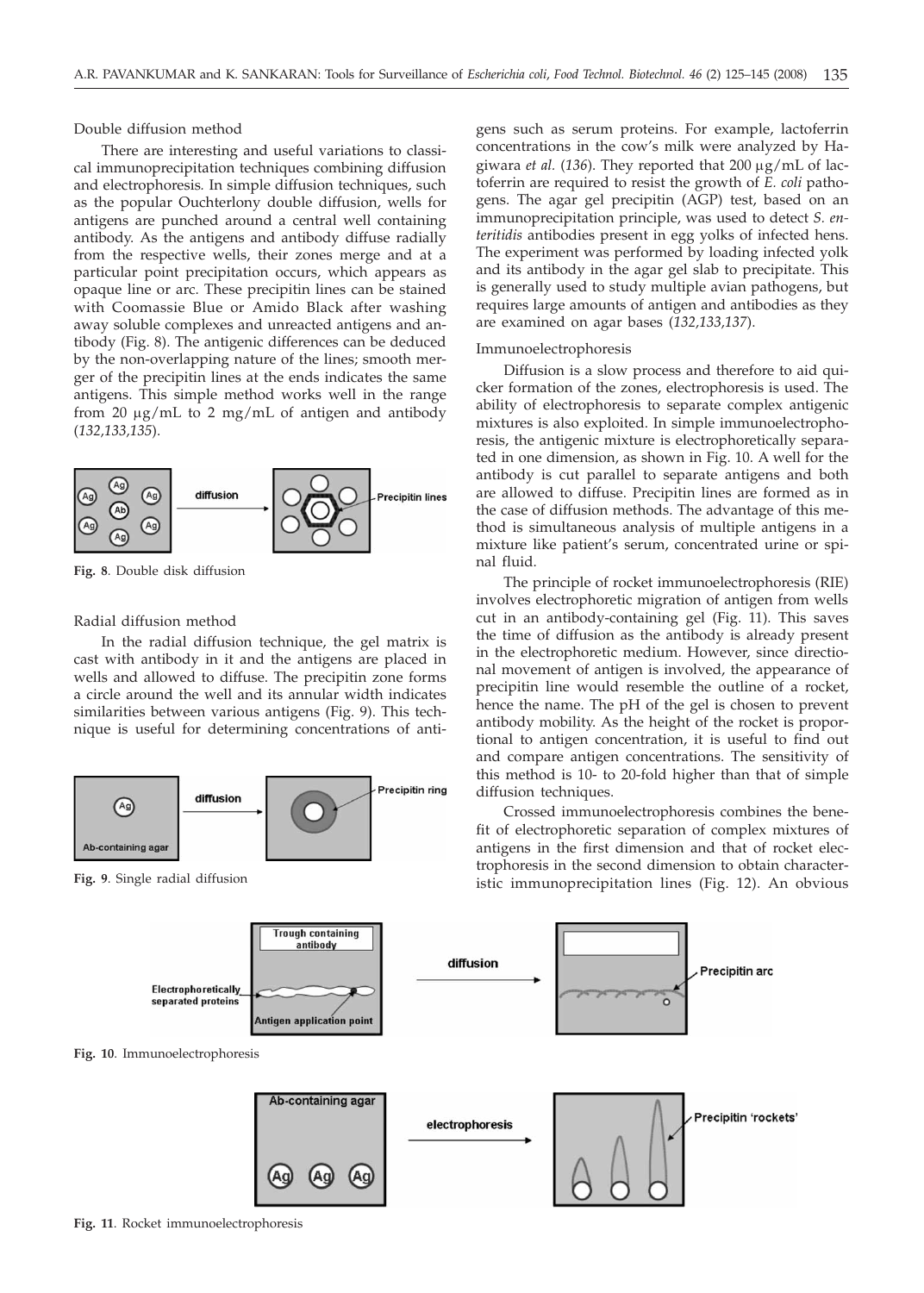

**Fig. 12**. Crossed immunoelectrophoresis

disadvantage of such electrophoretic techniques is the relatively poor resolution of antigen mixtures using agarose gel electrophoresis (*132,133*). The study of a foliar fungal pathogen in tea by Dasgupta *et al.* (*138*) provides a good example of the use of immunodiffusion, immunoelectrophoresis and ELISA to screen antigens. Holzhauser *et al.* (*139*) reported detection of 20 ng/mL of peanut protein when analyzed by RIE for food allergens.

#### Immunoprecipitation of soluble Ag-Ab complexes

When the immunocomplexes are soluble, they can still be precipitated with the aid of immobilized secondary antibodies or protein A attached to insoluble particles. Such precipitants can be heat-killed *Staphylococcus* cells (Cowan cells) with protein A on the surface, or protein A/secondary antibodies immobilized to beads made of agarose, latex, polystyrene, or the like. Unlike self- -precipitation of Ag-Ab complexes, this indirect precipitation method offers higher sensitivity and the advantage of a simpler approach. Radioimmunoassays (RIA) and radio-immunoprecipitation assays using radioactive antigens is a popular laboratory technique for quantifying minute quantities of biologicals such as hormones.

In the simplest form of immunoprecipitation of soluble antigens, latex agglutination or colloidal gold agglutination are popular techniques. Food samples containing antigen are applied to antibody-coupled coloured latex beads or colloidal gold. Visible clumping of the coloured beads or particles indicates the presence of a target antigen, such as a toxin. Such tests are popular because they are completed within minutes, but require enrichment of antigens (*140,141*). In our Centre, a rapid (3 min) screening kit for early detection of filariasis using a pathogen-specific protein, WbSXP-1, has been developed. When the test serum is passed through a horizontal flow-through device, the antibodies in the sera bind to WbSXP-1 immobilized to a nitrocellulose disc. Colloidal gold protein A conjugate is then allowed to bind the antibodies showing a pink spot in the test area (*142*). Such methods can be easily adapted to detection of *E. coli* toxins or its secretory virulence factors, which have been identified recently.

Immunochromatography

This approach is based on reversible interaction between a covalently immobilized antigenic ligand and antibodies. Agarose, sepharose, polyacrylamide, polystyrene, and cellulose are common matrices for the attachment of antigenic ligands, which are coupled using their primary amines, carboxyl, hydroxyl or thiol groups. When the antibody-containing solution is passed through the affinity matrix, the antibody binds the ligand. The antigen-antibody complex is broken by acidic buffers such as glycine-HCl (pH=2.2) and the antibody is eluted. This type of immunoaffinity chromatography is popular to purify specific antibodies to a ligand or even IgG monoclonal antibodies using immobilized proteins A, G and L. With immobilized antibodies, immunoaffinity chromatography is also popular in single-step purification of antigens. A recent report documents purified legumin from *Pisum* (pea) types (*143*). In diagnostic use, the same principle may be applied but restricting the immobilization of antigen/antibody to a dot, line or a zone on a strip or disc made of nylon, nitrocellulose, cellulose *etc.* is used to detect specific antibody or antigen respectively. Visualization is done using reporter-tagged secondary antibody.

### Electroimmunoassay

Electroimmunoassay (EIA) is based on deriving an electric signal directly from a specific antibody-antigen reaction. Antibodies are attached to the solid surface of one of the electrodes and when the sample is applied, the target antigen binds to the antibody. Subsequently, colloidal gold–labelled secondary antibody binds and the complex helps to bridge the electrodes, especially when silver ions are deposited onto the colloidal gold. The conductive silver bridge closes the circuit and causes a drop in resistance that is measured. Detex MC-18 system developed to detect *E. coli* O157:H7 is based on this principle (*144,145*). This expensive device has been used for rapid screening of C-reactive protein (CRP), a marker for inflammation that plays a major role in neonatal septicemia, meningitis, otitis and cancer. In urinary tract infection (UTI), EIA has been used along with semi-quantitative latex-agglutination (*146,147*). Zhou and Chang (*148*) incorporated carbon nanotubes and gold electrodes and demonstrated the screening of <10 000 cells/mL of bacteria.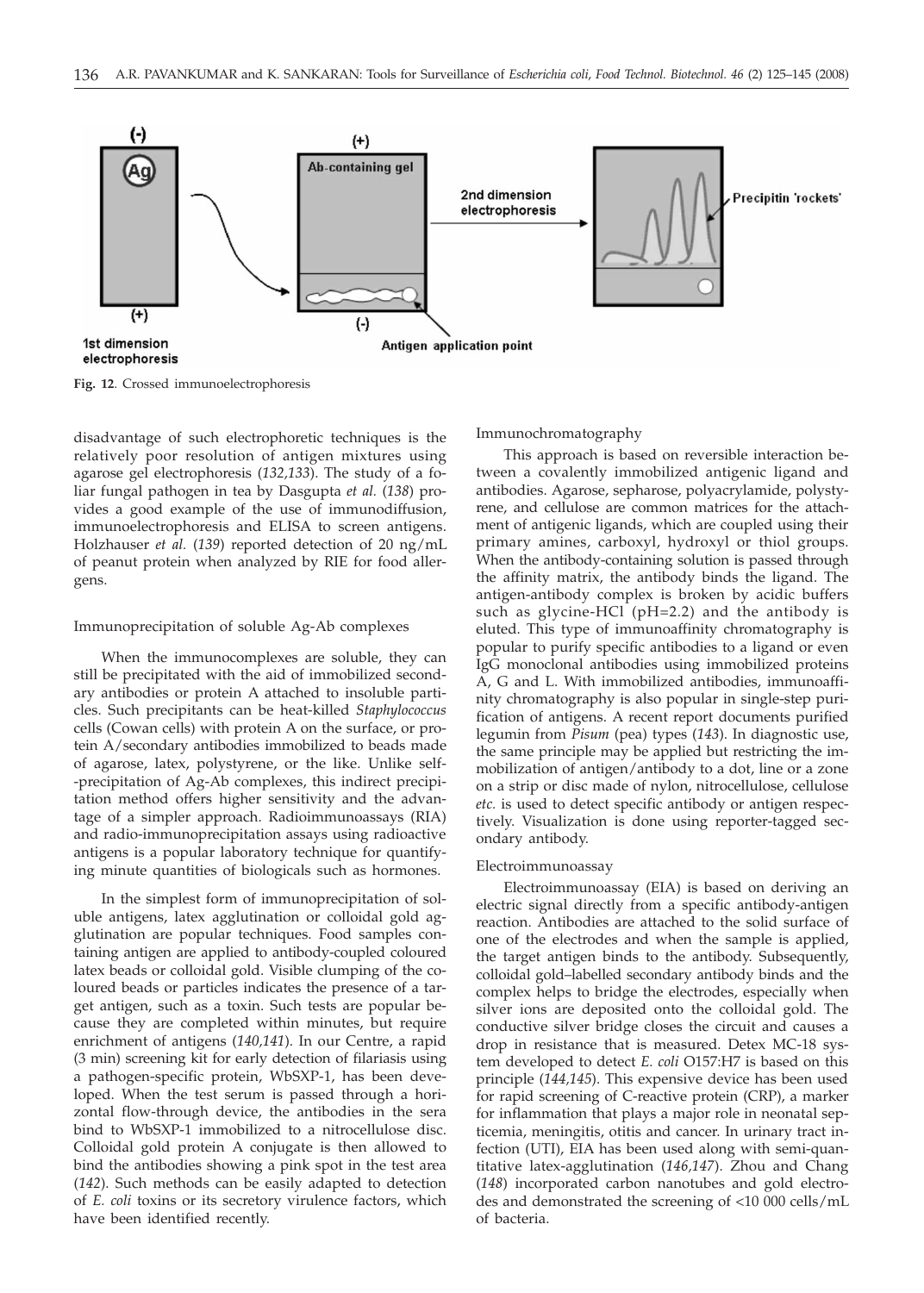# *Nucleic acid methods*

# Polymerase chain reaction (PCR)

Polymerase chain reaction, popularly referred to as PCR, has become a hugely popular and essential technique in research laboratories (Fig. 13, *149*). The ability of PCR to amplify billions of copies of a given DNA sequence from a heterogenous starting sample has made it a popular tool for screening and characterization of pathogens. The major drawback of PCR as a clinical diagnostic tool, however, is the requirement for skilled personnel and well standardized and tested primers and protocols. Media components like calcium ions, casein hydrolysate, along with a myriad of other antagonists, inhibit assay sensitivity. Template quality is a critical factor, which varies with samples and requires skill and precision. Notwithstanding these practical limitations, PCR-based detection is a successful and widely used diagnostic tool in clinical laboratories. Many primers are now available for accurate and sensitive detection of various pathotypes of diarrhoeagenic *E. coli* (*150*). Sensitivity of PCR is the main factor that makes it desirable as a detection tool in food industry. Though setting up a PCR facility might be costly in the beginning, once established, the test cost could come down to moderate levels. Methods to detect more than one probable pathogen as in the case of multiplex PCR (see below) can cut down this cost further. Hence PCR-based methods are being developed for detection of pathogens in food samples.

# Multiplex PCR

In this method, pairs of primers specific for genes of different pathotypes are used in a single PCR reaction for detecting one or more of these targets simultaneously (*151,152*). Multiplex PCR is conceptually an efficient method as it allows both detection and characterization of a few to many pathogens in a single step reaction. Typically, detection of no more than four target genes or sequences is readily possible. Unlike uniplex PCR setting, a multiplex reaction can be difficult because of increased complexity with respect to optimized primer combinations and reaction conditions. Sample mixtures are normally amplified in  $20-$  to  $50-<sub>μ</sub>L$  reaction mixture containing 10–100 ng of DNA. Multiplex PCR is likely to be less sensitive than uniplex PCR, owing to the complex reagent dynamics with multiple primer pairs in the same reaction tube. A number of recent reports demonstrate results with minimal false negatives (*153–155*). In our lab, we have been using successfully multiplex PCR primers and conditions reported by Kong *et al*. (*152*), and Aranda *et al*. (*156*) for characterizing clinical *E. coli* strains isolated from diarrhoeal samples. Watterworth *et al.* (*157*), Vidal *et al.* (*158*) and Kimata *et al.* (*151*) reported similar use of multiplex PCR to screen and categorize *E. coli* pathotypes.

### Real-time PCR

Real-time PCR (RT-PCR) is another popular method for detection of bacterial pathogens in food. Real-time PCR enables one to monitor the progress of PCR as it

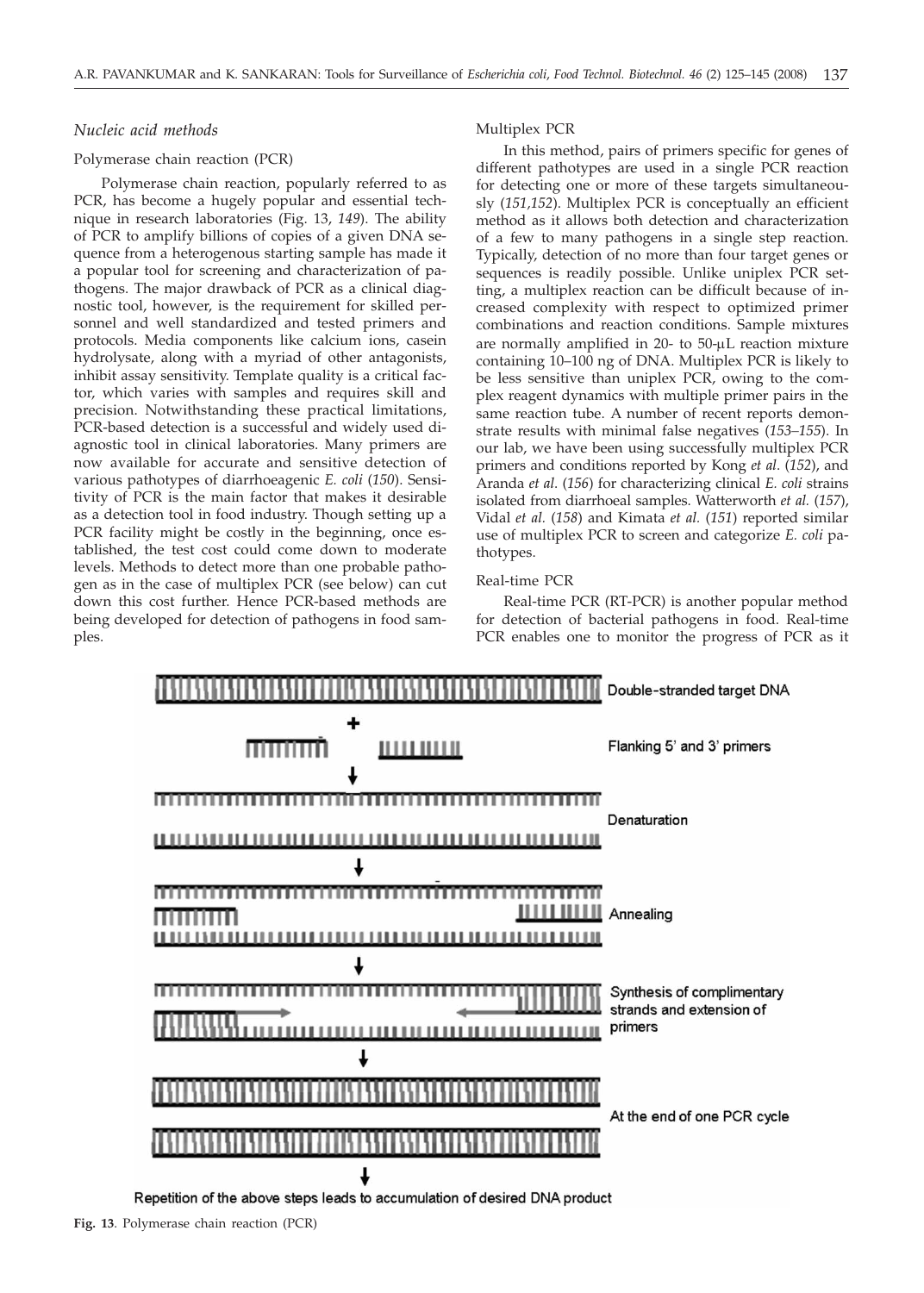occurs by measuring fluorescence associated with the product (*159*). In traditional PCR, the amplified product is detected after cycling using agarose gel electrophoresis and ethidium bromide staining. Since endpoint detection does not accurately assess relative DNA (starting) amounts, such an approach is limited for qualitative studies and is obsolescent. Real-time PCR allows such quantification by correlating fluorescence during progress of the reaction to the amount of DNA template; with higher copy number templates, fluorescence can be detected sooner. This *in situ* quantification ability has allowed automation in high-throughput formats. A variety of real-time detection chemistries are available that differ in cost, sensitivity, and ease of use. The most useful among them are SYBR Green probes, TaqMan probes and molecular beacons (FRET based methods). Tian and Mandrell (*160*) developed a sensitive real-time immuno- -PCR (rtI-PCR) method which is more than 1000-fold more accurate than the standard ELISA for the detection of Norwalk-like viruses (NLV) in food samples using biotin conjugated DNA reporters and incorporating multiple washing steps to eliminate the PCR inhibitors.

**SYBR Green-I (SGI) dye.** This compound is a dye that fluoresces upon binding to the minor groove of double-stranded DNA. Therefore, when it is present in a PCR reaction, its fluorescence intensity varies as a function of amplification (Fig. 14). Owing to this property, SGI has been used in quantitative PCR (qPCR), developed by Higuchi *et al.* (*161*), as well as in quantifying RNA copies in a cDNA reaction. Giglio *et al.* (*162*) performed a real-time multiplex screening of *Vibrio cholerae* and *Legionella pneumophila*. As it is relatively inexpensive, SGI is preferred in diagnostic real-time PCR when compared to other expensive fluorescent probes. It is also compatible with agarose gel electrophoretic analysis (*161,162*).

**TaqMan® PCR.** TaqMan® is a sequence-specific probe of 20–30 bp labelled with a fluorescent reporter dye on one end and a fluorescent quencher on the other (Fig. 15). During PCR, this probe, flanked by the sequence-specific primers, binds to the target region. When polymerization occurs, the probe is degraded by the  $5'$  $\rightarrow$  $3'$  exonuclease activity of *Taq* DNA polymerase. This causes separation of the reporter dye from the quencher dye, eliciting a detectable fluorescent signal. Fluorescence increases exponentially as cycling progresses with fluorescence data acquisition occurring in real time at each extension cycle. Applied Biosystems (Foster City, CA, USA) has developed a TaqMan® PCR method for detection of *E. coli* pathogens. This method has also been successfully used for characterization of 54 foodborne *E. coli* strains by Davis *et al.* (*163*).

**Molecular beacons.** Molecular beacons are short sequences with a stem-loop secondary structure containing a fluorescent reporter conjugate on one end and a quencher moiety at the other end (Fig. 16). When not hybridized to the target sequence, the quencher is close in proximity to the reporter and no signal is observed because the resonance energy transfer occurring between the conjugates is released as heat rather than light energy. When the molecular beacon binds to the target sequence, the fluorophore and quencher are separated as the molecule opens, and fluorescence is observed. In a study by McKillip and Drake (*164*) this method was used to detect *E. coli* O157:H7 in milk samples. Using an appropriate probe to the *stx2* gene coding for the A subunit of the cytotoxin, the degree of fluorescence in PCR reactions was correlated with bacterial load of  $10^3$ ,  $10^5$ and 107 CFU of *E. coli* O157:H7 per mL.

It should be cautioned that though these real-time PCR techniques are superior to traditional and quantitative PCR, the initial investments in instrumentation and infrastructure could be as high as \$100 000 and the running costs could be \$20-50 per sample depending on the chemistry. Currently, these are critical factors weighing heavily against such sophisticated techniques while considering practical applications of routine diagnosis at an affordable cost. The power of real-time PCR techniques

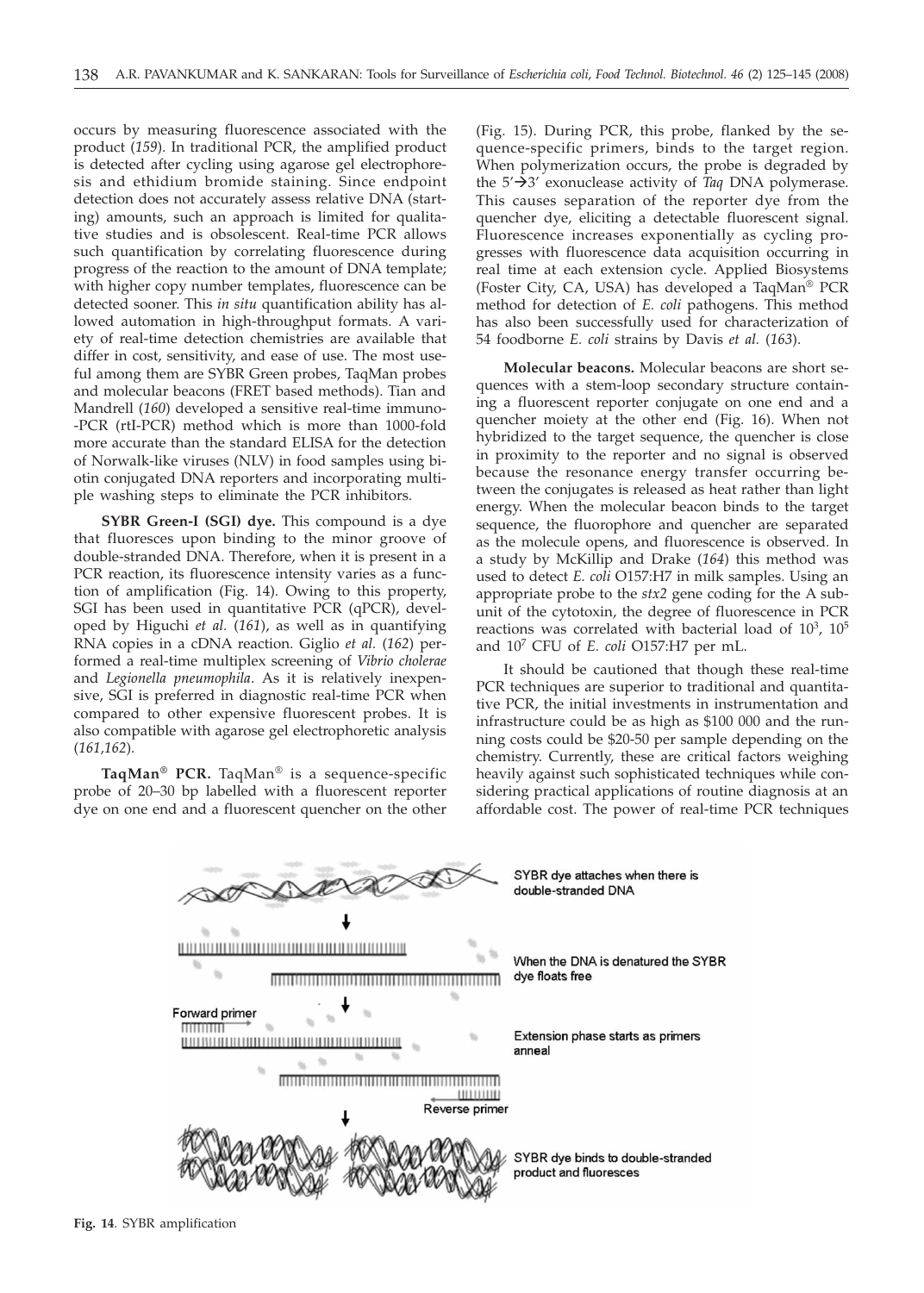

**Fig. 15**. TaqMan® probe



**Fig. 16.** Molecular beacon

has been demonstrated in applications of viral quantitation, quantitation of gene expression, array verification, drug therapy and its efficacy, DNA damage measurement high throughput pathogen detection, and genotyping. There are many ongoing attempts to develop application-specific low cost instrumentation and reagents.

### *Cell concentration methods to aid sensitive detection*

All available analytical methods, except for microscopy, require minimum number of bacteria, normally in the range of  $10<sup>4</sup>$ -10<sup>8</sup>, which means they have to be enriched if present in lesser numbers in the sample. This requires either the concentration or culturing of bacteria for a few to several hours, especially for early and sensitive detection. One of the simple and popular methods is the filtration of sample through bacterial filters to capture bacterial pathogens. This is normally used in identifying coliforms including *E. coli* in water sources. The filtration method is not suitable for particulate samples

like food materials, as fouling of pores in the filter is a major problem.

#### Immunomagnetic separation

Immunomagnetic separation (IMS) is a recently developed method that has been adapted for detecting food pathogens (*165–167*). This method uses magnetic beads coupled to antibodies directed toward antigens on bacteria. Solid-phase laser cytometry is one means of subsequently assessing and enumerating viable bacterial populations in water and food. Pyle *et al.* (*165*) used IMS for food pathogen detection. Enumeration by laser scanning permitted detection of 10 CFU/g of ground beef or <10 CFU/mL of liquid sample*.* They used IMS and flow cytometry on solid phase to detect *E. coli* O157:H7 in water and food samples after incubating bacteria with cyanoditolyl tetrazolium chloride (CTC) to detect the respiratory activity of the bacteria. This method requires enrichment/incubation with super-paramagnetic beads coated with anti-O157 rabbit serum with a sensitivity of  $>10<sup>4</sup>$  cells/g. About 90 % specificity was reported when they compared the sensitivities of IMS and PCR. IMS can be applied in the screening of widespread detections of O157:H7 in clinical and food microbiology laboratories as it is less labour-intensive, less time-consuming and 90 % sensitive compared to the molecular methods like PCR (*166*).

As an alternative to IMS, metal hydroxides have been helpful in immobilizing and concentrating bacteria, thus aiding their detection (*168*). Zirconium hydroxide and hafnium hydroxide have been used to detect *E. coli* O157:H7, *Listeria monocytogenes* and *Salmonella enterica* in reconstituted non-fat dry milk. At pH=7.2, zirconium chloride in water forms multiple tetrameric complexes in which zirconium ions are connected by hydroxide bridges. The gelatinous precipitate (zirconium hydroxide) forms effective covalent bonds between the hydroxyl groups of the metal hydroxide and the amino acid side chains that are abundant on the bacterial cell surface and non-specifically immobilize and increase the bacterial concentration up to 50 fold (*169*). The immobilized bacteria can then be analyzed by any one of the techniques, from conventional microscopic methods to RT-PCR (*170,171*).

### **Biosensor-Based Instrumentation**

The need for surveillance of *E. coli* pathogens cannot be underscored enough (*172*). For effective surveillance, the methods should be rapid, sensitive, specific, and more importantly, capable of high throughput. In food samples, confirmation of cell viability and detection of virulence determinants is crucial (*173*). Furthermore, some of the food constituents or carryover components from processing steps are known to inhibit enzymatic reagents and antibody reactions. These have to be effectively removed with minimal manipulations. Growth of bacteria from food samples (*i.e.* enrichment steps) prior to detection is convenient but causes delay (hours to days). It is a trade-off for sensitivity, specificity and cost. Enrichment steps may also help to enhance the expression of virulence factors; for example, growth of EIEC and *Shigella* in presence of Congo Red or presence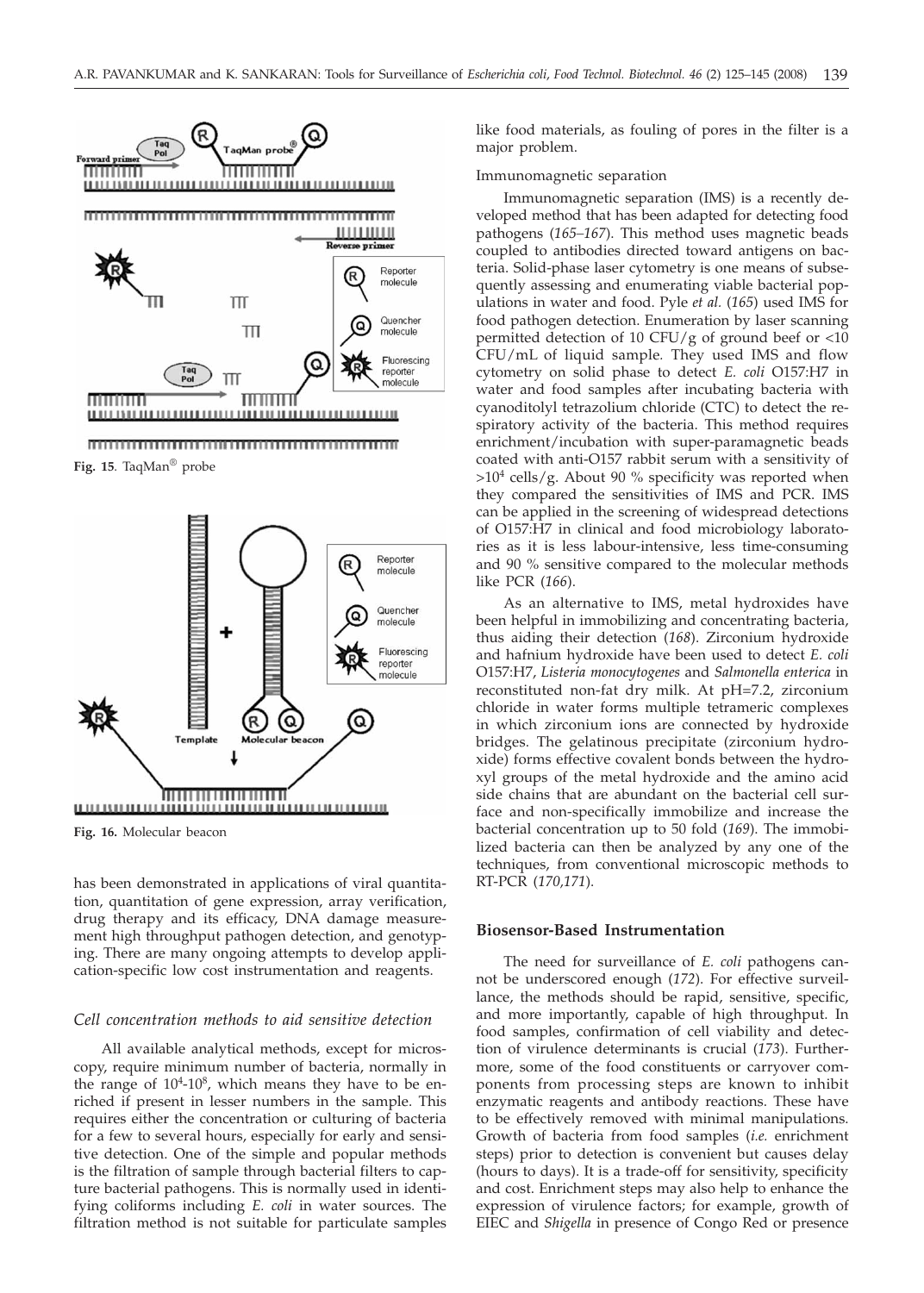and absence of Fe and Ca in the expression of some of the toxins of *E. coli* (*125,174*). Growth step also helps dormant life forms like spores to germinate and provide vegetative forms for detection.

Among several methods available for detection of pathogens, optical signals, either as colour or fluorescence, from biospecific antigen-antibody reaction converted to electrical output using devices like sensitive photodiodes (optical biosensor devices) offers the best design for instrumentation that is affordable to peripheral labs (*174*). There are other expensive approaches using plasmon resonance and electrochemical measurements after antigen-antibody reaction or DNA amplification. Such instruments already on the market are not used for *E. coli* detection and need economical adaptation.

Generally, plasmon resonance biosensors (PRB) (*175*) are used to detect food pathogens like *E. coli, Salmonella*, *etc.*, using immobilized protein A, protein G and further reactions with specific antibody and have the potential to detect up 107 CFU/mL of cells (*176,177*). Researchers at Cornell University, USA have developed simple and efficient biosensors for *E. coli*, dengue virus and *Bacillus anthracis.*

Realizing that instrumentation for infectious diseases is neglected in countries like India, our group is currently developing an immunofluorescence-based detection device that can overcome routine conventional procedure in the detection of infectious pathogens. The immunospecific binding of pathogens is detected using fluorescent probe (with Ex/Em in visible range) as a voltage output. Biosensor-based instrumentation development is an emerging field that may provide a means of surveillance of dangerous pathogens like *E. coli.*

# **Concluding Remarks**

Recent discoveries on the pathogenic potential of *E. coli* are turning our attention to the need for heightened surveillance of various pathotypes. The ability to acquire new virulence determinants including multi-drug resistance by horizontal gene transfer coupled with the abundance of pathogenic strains complicates surveillance. Recent advancements in molecular pathogenesis of a variety of *E. coli* serotypes is helping to devise appropriate methodologies and instruments to directly address early detection and surveillance. Food is a major vehicle for spreading *E. coli*-mediated diseases, and thus it is imperative that pathogenic *E. coli* detection should become an essential feature in food processing.

### *Acknowledgements*

We gratefully acknowledge the financial support received from CPEES and DRS programmes of University Grants Commission, Instrumentation Development Programme of Department of Science and Technology and European Union grant for the project, European Asian challenge to childhood diarrhoea (EACh-ChilD) for carrying out the work contained in this review.

# **References**

- *1.* A.D. O'Brien, A.R. Melton, C.K. Schmitt, M.L. McKee, M.L. Batts, D.E. Griffin, Profile of *Escherichia coli* O157:H7 pathogen responsible for hamburger-borne outbreak of hemorrhagic colitis and hemolytic uremic syndrome in Washington, *J. Clin. Microbiol. 31* (1993) 2799–2801.
- *2.* R. Gomez-Lus, A. Clavel, J. Castillo, C. Seral, C. Rubio, Emerging and reemerging pathogens, *Int. J Antimicrob. Agents*, *16* (2000) 335–339.
- *3.* B.B. Finlay, S. Falkow, Common themes in microbial pathogenicity revisited, *Microb. Mol. Biol. Rev. 16* (1997) 136–169.
- *4.* WHO Fact Sheet (2005) (*http://www.oneworldhealth.org*).
- *5.* J.P. Nataro, J.B. Kaper, Diarrheagenic *Escherichia coli*, *Clin. Microbiol. Rev. 11* (1998) 142–201.
- *6.* S.A. Tonia, A.W. Marcia, Identification of a family of intimins common to *Escherichia coli* causing attaching-effacing lesions in rabbits, humans, and swine, *Infect. Immun. 65* (1997) 320–326.
- *7.* L.M. Prescott, J.P. Harley, D.A. Klein: *Microbiology*, William C. Brown Publishers, Dubuque, IA, USA (1996) pp. 415–476.
- *8.* R.M. Robins-Browne, E.L. Hartland, Advances in pediatric gastroenterology and hepatology – *Escherichia coli* as a cause of diarrhea, *J. Gastroent. Hepat. 17* (2002) 467–475.
- *9.* M.M. Levine, R. Edelman, Enteropathogenic *Escherichia coli* of classical serotypes associated with infant diarrhea-epidemiology and pathogenesis, *Epidemiol. Rev. 6* (1984) 31–51.
- *10.* H. Schmidt, L. Beutin, H. Karch, Molecular analysis of the plasmid-encoded hemolysin of *Escherichia coli* O157:H7 strain EDL 933, *Infect. Immun. 63* (1995) 1055–1061.
- *11.* J.R. Harris, J. Mariano, J.G. Wells, B.J. Payne, H.D. Donnel, M.L. Cohen, Person-to-person transmission in an outbreak of enteroinvasive *Escherichia coli, Am. J. Epidemiol. 122* (1985) 245–252.
- *12.* J.P. Nataro, T. Steiner, R.L. Guerrant, Enteroaggregative *Escherichia coli*, *Emerg. Infect. Dis. 4* (1998) 251–261.
- *13.* A. Khan, S.C. Das, T. Ramamurthy, A. Sikdar, J. Khanam, S. Yamasaki, Y. Takeda, G.B. Nair, Antibiotic resistance, virulence gene, and molecular profiles of Shiga toxin-producing *Escherichia coli* isolates from diverse sources in Calcutta, India, *J. Clin. Microbiol. 40* (2002) 2009–2015.
- *14.* M.M. Levine, *Escherichia coli* that cause diarrhea: Enterotoxigenic, enteropathogenic, enteroinvasive, enterohemorrhagic, and enteroadherent, *J. Infect. Dis. 155* (1987) 377– 389.
- *15.* C. Lindenthal, E.A. Elsinghorst, Identification of a glycoprotein produced by enterotoxigenic *Escherichia coli, Infect. Immun. 67* (1999) 4084–4091.
- *16.* R. Abu-Elyazeed, T.F. Wierzba, A.S. Mourad, L.F. Peruski, B.A. Kay, M. Rao *et al.,* Epidemiology of enterotoxigenic *Escherichia coli* diarrhea in a pediatric cohort in a periurban area of lower Egypt, *J. Infect. Dis. 179* (1999) 382–389.
- *17.* T.K. Sixma, K.H. Kalk, B.A. van Zanten, Z. Dauter, J. Kingma, B. Witholt, W.G. Hol, Refined structure of *Escherichia coli* heat-labile enterotoxin, a close relative of cholera toxin, *J. Mol. Biol. 230* (1993) 890–918.
- *18.* A.L. Horstman, M.J. Kuehn, Enterotoxigenic *Escherichia coli* secretes active heat-labile enterotoxin *via* outer membrane vesicles, *J. Biol. Chem. 275* (2000) 12489–12496.
- *19.* B.D. Spanglert, Structure and function of cholera toxin and the related *Escherichia coli* heat-labile enterotoxin, *Microbiol. Rev. 56* (1992) 622–647.
- *20.* C.L. Sears, J.B. Kaper, Enteric bacterial toxins: Mechanisms of action and linkage to intestinal secretion, *Microbiol. Rev. 60* (1996) 167–215.
- *21.* M. Tauschek, R.J. Gorrell, R.A. Strugnell, R.M. Robins- -Browne, Identification of a protein secretory pathways for the secretion of heat-labile enterotoxin by an enterotoxige-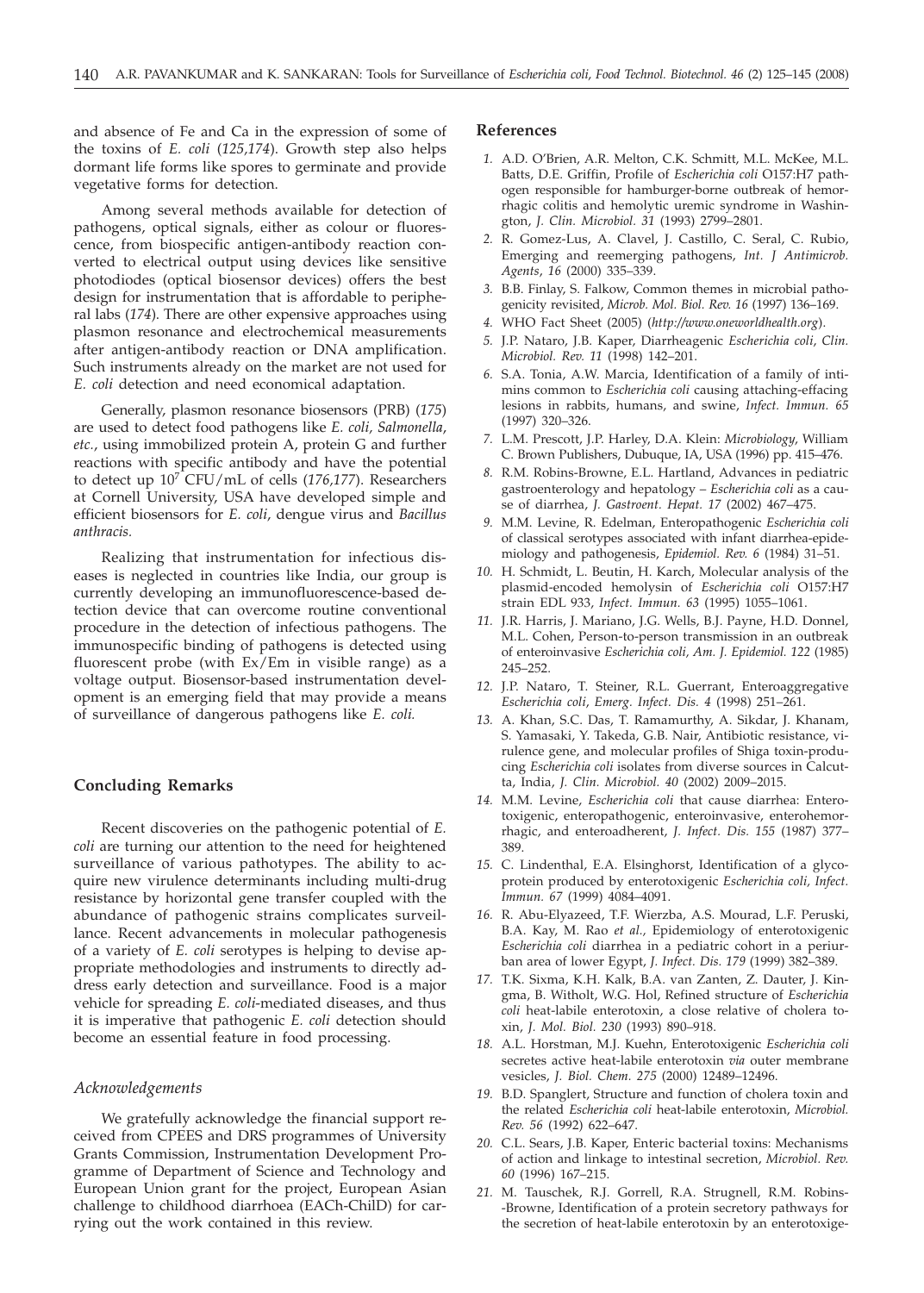nic strain of *Escherichia coli*, *Proc. Natl. Acad. Sci. USA, 99* (2002) 7066–7071.

- *22.* J.D. Dubreuil, *Escherichia coli* STb enterotoxin, *Microbiology, 143* (1997) 1783–1795.
- *23.* M.L. Lucas, A reconsideration of the evidence for *Escherichia coli* STa (heat stable) enterotoxin-driven fluid secretion: A new view of STa action and a new paradigm for fluid absorption, *J. Appl. Microbiol. 90* (2001) 7–26.
- *24.* S. Schulz, C.K. Green, P.S.T. Yuen, D.L. Garbers, Guanylyl cyclase is a heat-stable enterotoxin receptor, *Cell, 63* (1990) 941–948.
- *25.* W. Gaastra, A.M. Svennerholm, Colonization factors of human enterotoxigenic *Escherichia coli* (ETEC), *Trends Microbiol. 4* (1996) 444–452.
- *26.* A.M. Svennerholm, M.M. McConnell, G. Wiklund, Roles of different putative colonization factor antigens in colonization of human enterotoxigenic *Escherichia coli* in rabbits, *Microb. Pathog. 3* (1992) 381–389.
- *27.* J. Smith, The social evolution of bacterial pathogenesis, *Proc. Roy. Soc. B, 268* (2001) 61–69.
- *28.* J.P. Nataro, J.B. Kaper, M.S. Donnenberg, T.S. Whittam, Pathogenesis and evolution of virulence in enteropathogenic and enterohemorrhagic *Escherichia coli, J. Clin. Invest. 107* (2001) 539–548.
- *29.* S. Knutton, M.M. Baldini, J.B. Kaper, A.S. McNeish, Role of plasmid-encoded adherence factors in adhesion of enteropathogenic *Escherichia coli* to HEp-2 Cells, *Infect. Immun. 55* (1987) 78–85.
- *30.* A.E. Jerse, J. Yu, B.D. Tall, J.B. Kaper, A genetic locus of enteropathogenic *Escherichia coli* necessary for the production of attaching and effacing lesions on tissue culture cells, *Proc. Natl. Acad. Sci. USA, 87* (1990) 7839–7843.
- *31. Foodborne Pathogenic Microorganisms and Natural Toxins Handbook,* US FDA, Rockville, MD, USA (*http://vm.cfsan.fda.gov/ ~mow/intro.html*)*.*
- *32.* G. Frankel, A.D. Phillips, I. Rosenshine, G. Dougan, J.B. Kaper, S. Knutton, Enteropathogenic and enterohaemorrhagic *Escherichia coli*: More subversive elements, *Mol. Microbiol. 30* (1998) 911–921.
- *33.* R. DeVinney, D.G. Knoechel, B.B. Finlay, Enteropathogenic *Escherichia coli*: Cellular harassment, *Curr. Opin. Microbiol. 2* (1999) 83–88.
- *34.* C.K. Yip, B.B. Finlay, N.C.J. Strynadka, Structural characterization of a type III secretion system filament protein in complex with its chaperone, *Nat. Struct. Mol. Biol. 12* (2005) 75–81.
- *35.* P. Dean, M. Maresca, S. Schuller, A.D. Phillips, B. Kenny, Potent diarrheagenic mechanism mediated by the cooperative action of three enteropathogenic *Escherichia coli-*injected effector proteins, *Proc. Natl. Acad. Sci. USA, 103* (2006) 1876–1881.
- *36.* W. Deng, J.L. Puente, S. Gruenheid, Y. Li, B.A. Vallance, A. Vázquez *et al.,* Dissecting virulence: Systematic and functional analyses of a pathogenicity island, *Proc. Natl. Acad. Sci. USA, 101* (2004) 3597–3602.
- *37.* C. Wachter, C. Beinke, M. Mattes, M.A. Schmidt, Insertion of EspD into epithelial target cell membranes by infecting enteropathogenic *Escherichia coli, Mol. Microbiol. 31* (1999) 1695–1707.
- *38.* S. Knutton, I. Rosenshine, M.J. Pallen, I. Nisan, B.C. Neves, C. Bain, C. Wolff, G. Dougan, G. Frankel, A novel EspA- -associated surface organelle of enteropathogenic *Escherichia coli* involved in protein translocation into epithelial cells, *EMBO J. 17* (1998) 2166–2176.
- *39.* B. Kenny, A. Abe, M. Stein, B.B. Finlay, Enteropathogenic *Escherichia coli* protein secretion is induced in response to conditions similar to those in the gastrointestinal tract, *Infect. Immun. 65* (1997) 2606–2612.
- *40.* B. Kenny, R. DeVinney, M. Stein, D.J. Reinscheid, E.A. Frey, B.B. Finlay, Enteropathogenic *Escherichia coli* (EPEC) transfers its receptor for intimate adherence into mammalian cells, *Cell, 91* (1997) 511–520.
- *41.* I. Rosenshine, M.S. Donnenberg, J.B. Kaper, B.B. Finlay, Signal transduction between enteropathogenic *Escherichia coli* (EPEC) and epithelial cells: EPEC induces tyrosine phosphorylation of host cell proteins to initiate cytoskeletal rearrangement and bacterial uptake, *EMBO J. 11* (1992) 3551–3560.
- *42.* P. Dean, M. Maresca, B. Kenny, EPEC's weapons of mass subversion, *Curr. Opin. Microbiol. 8* (2005) 28–34.
- *43.* M. Blanco, S. Schumacher, T. Tasara, C. Zweifel, J.E. Blanco, G. Dahbi, J. Blanco, R. Stephan, Serotypes, intimin variants and other virulence factors of *eae* positive *Escherichia coli* strains isolated from healthy cattle in Switzerland. Identification of a new intimin variant gene (*eae-eta2*), *BMC Microbiol. 9* (2005) 5–23.
- *44.* E. Oswald, H. Schmidt, S. Morabito, H. Karch, O. Marches, A. Caprioli, Typing of intimin genes in human and animal enterohemorrhagic and enteropathogenic *Escherichia coli*: Characterization of a new intimin variant, *Infect. Immun. 68* (2000) 64–71.
- *45.* S.S. Kumar, K. Sankaran, R. Haigh, P.H. Williams, A. Balakrishnan, Cytopathic effects of outer membrane preparations of enteropathogenic *Escherichia coli* and co-expression of maltoporin with secretory virulence factor, EspB, *J. Med. Microbiol. 50* (2001) 602–612.
- *46.* S.S. Kumar, M. Vasantha, K. Sankaran, H. Richard, P.H. Williams, A. Balakrishnan, Extrusion of actin positive strands from HEp2 and Int 407 cells caused by OM preparations of EPEC and specific attachment of wild type bacteria to the strands, *Can. J. Microbiol. 47* (2001) 727–734.
- *47.* S. Hicks, G. Frankel, J.B. Kaper, G. Dougan, A.D. Phillips, Role of intimin and bundle-forming pili in enteropathogenic *Escherichia coli* adhesion to pediatric intestinal tissue *in vitro*, *Infect. Immun. 66* (1998) 1570–1578.
- *48.* M.M. Baldini, J.B. Kaper, M.M. Levine, D.C.A. Candy, H.W. Moon, Plasmid-mediated adhesion in enteropathogenic *Escherichia coli*, *J. Pediatr. Gastroenterol. Nutr. 2* (1983) 534– 538.
- *49.* P.S. Mead, L. Slutsker, V. Dietz, Food-related illness and death in the United States, *Emerg. Infect. Dis. 5* (1999) 607– 625.
- *50.* Emerging infections program report on foodborne pathogens, Foodborne Diseases Active Surveillance Network (FoodNet) (2003) (*http://www.cdc.gov/foodnet/reports\_pages/ FNsurv2003.pdf*).
- *51.* Foodborne Illness (*http://www.foodborneillness.com/ecoli\_ food\_ poisoning*).
- *52.* L.W. Riley, R.S. Remis, S.D. Helgerson, H.B. McGee, J.G. Wells, B.R. Davis *et al.,* Hemorrhagic colitis associated with a rare *Escherichia coli s*erotype, *New. Eng. J. Med. 308* (1983) 681–685.
- *53.* C. Su, L.J. Brandt, *Escherichia coli* O157:H7 infection in humans, *Ann. Intern. Med. 123* (1995) 698–707.
- *54.* J. Konowalchuk, J.I. Spiers, S. Stavric, Vero response to a cytotoxin of *Escherichia coli*, *Infect. Immun. 18* (1977) 775– 779.
- *55.* B.E. Mahon, P.M. Griffin, P.S. Mead, R.V. Tauxe, Haemolytic uremic syndrome surveillance to monitor trends in infection with *Escherichia coli* O157:H7 and other Shiga toxin-producing *E. coli*, *Emerg. Infect. Dis. 3* (1997) 409–412.
- *56.* T.B. Kuntz, S.T. Kuntz, Enterhemorrhagic *E. coli* infection, *Prim. Care Update Ob. Gyns. 6* (1999) 192–195.
- *57.* A.E. Heuvelink, N.C. van de Kar, J.F. Meis, L.A. Monnens, W.J. Melchers, Characterization of verocytotoxin-producing *Escherichia coli* O157 isolates from patients with haemolytic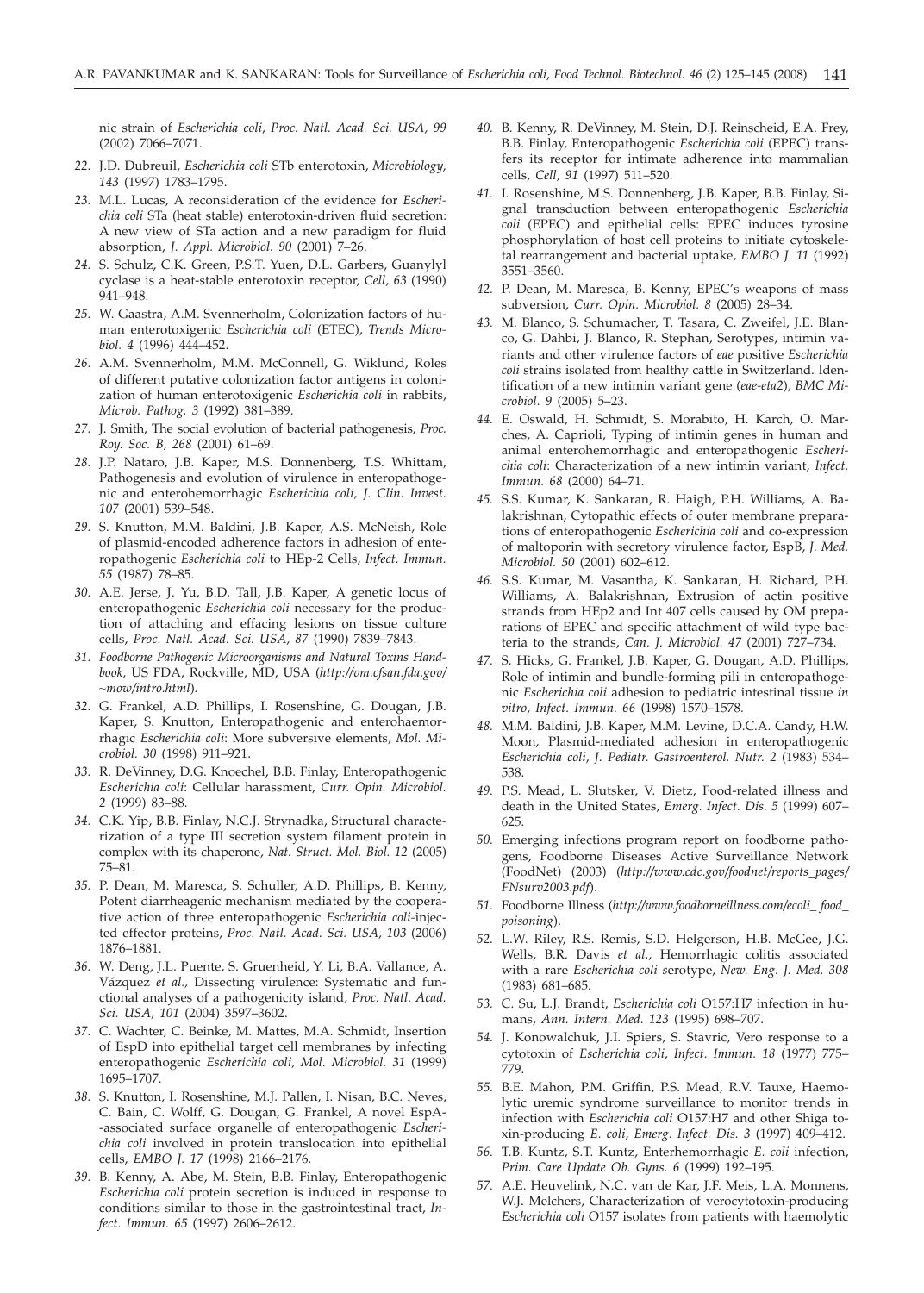uraemic syndrome in Western Europe, *Epidemiol. Infect. 115* (1995) 1–14.

- *58.* H. Karch, The role of virulence factors in enterohemorrhagic *Escherichia coli* (EHEC) associated hemolytic uremic syndrome, *Semin. Thromb. Hemost. 27* (2001) 207–214.
- *59.* J.B. Kaper, Enterohemorrhagic *Escherichia coli*, *Curr. Opin. Microbiol. 1* (1998) 103–108.
- *60.* D. Martin, K.M. Donald, K. White, J. Soler, M. Osterholm, The epidemiology and clinical aspects of the hemolytic uremic syndrome in Minnesota, *New Engl. J. Med. 323* (1990) 1161–1167.
- *61.* G.L. Armstrong, J. Hollingsworth, J.G. Morris, Emerging foodborne pathogens: *Escherichia coli* O157:H7 as a model of entry of a new pathogen into the food supply of the developed world, *Epidemiol. Rev. 18* (1996) 29–50.
- *62.* B.B. Finlay, S. Falkow, Common themes in microbial pathogenecity revisted, *Microb. Mol. Biol. Rev. 16* (1997) 136– 169.
- *63.* K.J. Spears, A.J. Roe, D.L. Gally, A comparison of enteropathogenic and enterohemorrhagic *Escherichia coli* pathogenesis, *FEMS Microbiol. Lett. 255* (2006) 187–202.
- *64.* T.K. McDaniel, K.G. Jarvis, M.S. Donnenberg, J.B. Kaper, A genetic locus of enterocyte effacement conserved among diverse enterobacterial pathogens, *Proc. Natl. Acad. Sci. USA, 92* (1995) 1664–1668.
- *65.* J.C.W. Lio, W.J. Syu, Identification of a negative regulator of the pathogenicity island of enterohemorrhagic *E. coli* O157:H7, *J. Biomed. Sci. 11* (2004) 855–863.
- *66.* Y.V. Kozlov, A.A. Kabishev, E.V. Lukyanov, A.A. Bayev, The primary structure of the operons coding for *Shigella dysenteriae* toxin and temperature phage H30 Shiga-like toxin, *Gene, 67* (1998) 213–221.
- *67.* M. Muniesa, J. Jofre, Abundance in sewage of bacteriophages that infect *E. coli* O157:H7 and that carry the Shiga toxin 2 gene, *Appl. Environ. Microbiol. 64* (1998) 2443–2448.
- *68.* J. Garmendia, G. Frankel, V.F. Crepin, Enteropathogenic and enterohemorrhagic *E. coli* infections: Translocation, translocation, translocation, *Infect. Immun. 73* (2005) 2573–2585.
- *69.* B. Decludt, P. Bouvet, P. Mariani-Kurkdjian, F. Grimont, P.A.D. Grimont, B. Hubert, B. Loirat, Haemolytic uraemic syndrome and Shiga toxin-producing *E. coli* infection in children in France, *Epidemiol. Infect. 124* (2000) 215–220.
- *70.* M.E. Fraser, M. Fujinaga, M.M. Cherney, A.R.M. Celsa, E.M. Twiddy, A.D. O'Brien, M.N.G. James, Structure of Shiga toxin type 2 (Stx2) from *Escherichia coli* O157:H7, *J. Bacteriol. 279* (2004) 27511–27517.
- *71.* B.S. Kaplan, An update on the hemolytic uremic syndrome, *Saudi J. Kidney Dis. Transpl. 11* (2000) 537–542.
- *72.* S. Park, R.W. Worobo, R.A. Durst, *Escherichia coli* O157:H7 as an emerging foodborne pathogen: A literature review, *Crit. Rev. Food Sci. Nutr. 39* (1999) 481–502.
- *73.* D. Ducloux, J.M. Rebibou, S. Semhoun-Ducloux, Recurrence of hemolyticuremic syndrome in renal transplant recipients: A meta-analysis, *Transplantation, 65* (1998) 1405–1407.
- *74.* D.J. Brenner, G.R. Fanning, G.V. Mikios, A.G. Steigerwalt, Polynucleotide sequence relatedness among *Shigella* spp., *Int. J. Syst. Bacteriol. 23* (1973) 1–7.
- *75.* B. Dagberg, B.E. Uhlin, Regulation of virulence associated plasmid genes in enteroinvasive *Escherichia coli*, *J. Bacteriol. 174* (1992) 7606–7612.
- *76.* C.J. Dorman, N.N. Bhriain, C.F. Higgins, DNA supercoiling and environmental regulation of virulence gene, expression in *Shigella fexneri*, *Nature, 344* (1990) 789–792.
- *77.* C. Parsot, *Shigella* spp. and enteroinvasive *E. coli* pathogenicity factors, *FEMS Microbiol. Lett. 252* (2005) 8–11.
- *78.* P.L.C. Small, S. Falkow, Identification of regions on a 230- -kilobase plasmid from enteroinvasive *Escherichia coli* that

are required for entry into HEp-2 cells, *Infect. Immun. 56* (1988) 225–229.

- *79.* A. Cravioto, R.J. Gross, S.M. Scotland, B. Rowe, An adhesive factor found in strains of *Escherichia coli* belonging to the traditional infantile enteropathogenic serotypes, *Curr. Microbiol. 3* (1979) 95–99.
- *80.* J.P. Nataro, J.B. Kaper, R. Robins-Browne, V. Prado, P. Vial, M.M. Levine, Patterns of adherence of diarrhoeagenic *Escherichia coli* to HEp-2 cells, *Pediatr. Infect. Dis. 6* (1987) 829–831.
- *81.* C.A. Wanke, S. Cronan, C. Goss, K. Chadee, R.L. Guerrant, Characterization of binding of *Escherichia coli* strains which are enteropathogens to small-bowel mucin, *Infect. Immun. 58* (1990) 794–800.
- *82.* P.A. Vial, R. Robins-Browne, H. Lior, V. Prado, J.B. Kaper, J.P. Nataro, D. Maneval, A. Elsayed, M.M. Levine, Characterization of enteroadherent aggregative *Escherichia coli*, a putative agent of diarrhoeal disease, *J. Infect. Dis. 158* (1988) 70–79.
- *83.* J.P. Nataro, Y. Deng, D.R. Maneval, A.L. German, W.C. Martin, M.M. Levine, Aggregative adherence fimbriae-I of enteroaggregative *Escherichia coli* mediate adherence to HEp-2 cells and hemagglutination of human erythrocytes, *Infect. Immun. 60* (1992) 2297–2304.
- *84.* S.J. Savarino, A. Fasano, D.C. Robertson, M.M. Levine, Enteroaggregative *Escherichia coli* elaborate a heat-stable enterotoxin demonstrable in an *in vitro* rabbit intestinal model, *J. Clin. Invest. 87* (1991) 1450–1455.
- *85.* C. Eslava, F. Navarro-García, J.R. Czeczulin, I.R. Henderson, A. Cravioto, J.P. Nataro, Pet, an autotransporter enterotoxin from enteroaggregative *Escherichia coli*, *Infect. Immun. 66* (1998) 3155–3163.
- *86.* S.M. Scotland, H.R. Smith, B. Said, G.A. Willshaw, T. Cheasty, B. Rowe, Identification of enteropathogenic *Escherichia coli* isolated in Britain as enteroaggregative or as members of a subclass of attaching-and-effacing *E. coli* not hybridizing with the EPEC adherence-factor probe, *J. Med. Microbiol. 35* (1991) 278–283.
- *87.* A. Palucha, B. Mikiewicz, M. Gniadkowski, Diversification of *Escherichia coli* expressing an SHV-type extended-spectrum b-lactamase (ESBL) during a hospital outbreak: Emergence of an ESBL-hyperproducing strain resistant to extended-spectrum cepahalosporins, *Antimicrob. Agents Chemother. 43* (1999) 393–396.
- *88.* M.E. Jones, E. Peters, A. Weersink, A. Fluit, J. Verhoef, Widespread occurrence of integrons causing multiple antibiotic resistance in bacteria, *J. Lancet, 349* (1997) 1742–1743.
- *89.* R.M. Hall, C.M. Collis, Mobile gene cassettes and integrons: Capture and spread of genes by site-specific recombination, *Mol. Microbiol. 153* (1995) 593–600.
- *90.* J. Hacker, G. Blum-Oehler, I. Mühldorfer, H. Tschäpe, Pathogenicity islands of virulent bacteria: Structure, function and impact on microbial evolution, *Mol. Microbiol. 23* (1997) 1089–1097.
- *91.* S. Nagakubo, K. Nishino, T. Hirata, A. Yamaguchi, The putative response regulator eaeR stimulates multidrug resistance of *Escherichia coli via* a novel multidrug exporter system, *J. Bacteriol. 184* (2002) 4161–4167.
- *92.* C. Bohn, P. Bouloc, The *Escherichia coli cmlA* gene encodes the multidrug efflux pump Cmr/MdfA and is responsible for isopropyl-b-D-thiogalactopyranoside exclusion and spectinomycin sensitivity, *J. Bacteriol. 180* (1998) 6072–6075.
- *93.* T. Umanski, I. Rosenshine, D. Friedberg, Thermoregulated expression of virulence genes in enteropathogenic *Escherichia coli*, *Microbiology, 148* (2002) 2735–2744.
- *94.* M.S. Donnenberg, T.S. Whittam, Pathogenesis and evolution of virulence in enteropathogenic and enterohemorrhagic *Escherichia coli*, *J. Clin. Invest. 107* (2001) 539–548.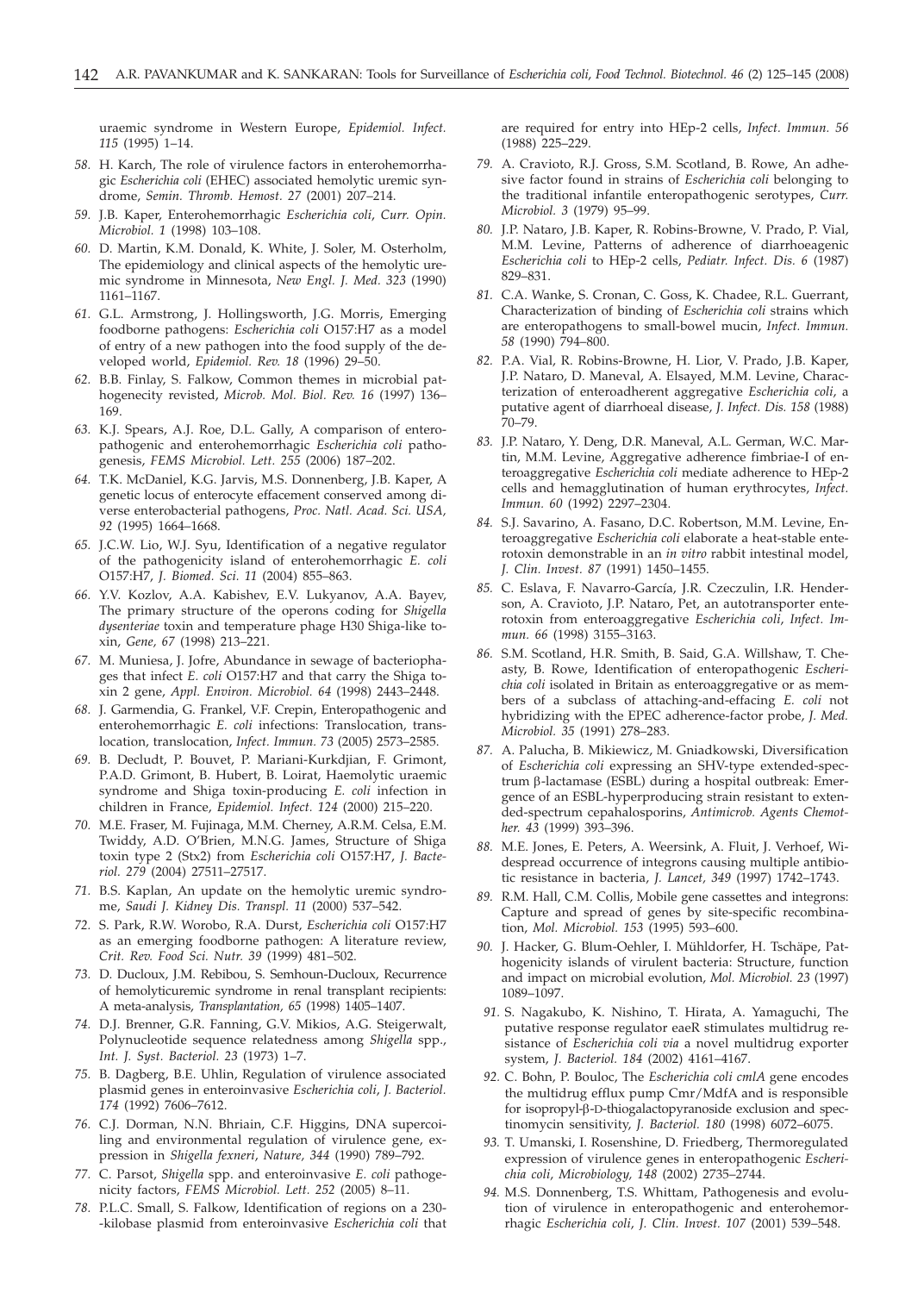- *95.* P. Feldsine, C. Abeyta, W.H. Andrews, AOAC international methods committee guidelines for validation of qualitative and quantitative food microbiological official methods of analysis, *J. AOAC Int. 85* (2002) 1187–1200.
- *96.* K.S. Gracias, J.L. McKillip, A review of conventional detection and enumeration methods for pathogenic bacteria in food, *Can. J. Microbiol. 50* (2004) 883–890.
- *97.* C.S. Gutteridge, M.L. Arnott: Rapid Methods: An Over the Horizon View. In: *Rapid Methods in Food Microbiology: Progress in Industrial Microbiology,* M.R. Adams, C.F.A. Hope (Eds.), Elsevier, New York, USA (1989) pp. 297–319.
- *98.* J.J. Farmer, M.T. Kelly: Enterobacteriaceae. In: *Manual of Clinical Microbiology*, A. Balows, W.J. Hausler, Jr., K.L. Hermann, H.D. Isenberg, H.J. Shadomy (Eds.), American Society for Microbiology, Washington, D.C., USA (1991) pp. 360–383.
- *99.* K. Todar: *Escherichia coli* Infections. In: *The Microbiology World*, University of Wisconsin, Madison, WI, USA (2005) (*http://www.bact.wisc.edu/themicrobialworld/E.coli.html*).
- *100.* P. Feng, S.D. Weagant: Diarrheagenic *Escherichia coli.* In: *Bacteriological Analytical Online Manual,* US FDA, Rockville, MD, USA (2002) (*http://www.cfsan.fda.gov/~ebam/bam-4a. html*).
- *101.* Laboratory Methods, Central Public Health Laboratory, Ministry of Health and Long-Term Care, Toronto, ON, Canada (*http://enve.coe.drexel.edu/outbreaks/WalkertonReport Oct2000*).
- *102.* T. Bhargava, S. Datta, V. Ramachandran, R. Ramakrishnan, R.K. Roy, K. Sankaran, Y.V.B.K. Subrahmanyam, Virulent *Shigella* codes for a soluble apyrase: Identification, characterization and cloning of the gene, *Curr. Sci. 68* (1995) 293–300.
- *103.* M.M. Babu, S. Kamalakkannan, Y.V.B.K. Subrahmanyam, K. Sankaran, *Shigella* apyrase – A novel variant of bacterial acid phosphatases, *FEBS Lett. 512* (2002) 8–12.
- *104.* H. Lior: Classification of *Escherichia coli*. In: *Escherichia coli in Domestic Animals and Humans*, C.L. Gyles (Ed.), CAB International, Wallingford, UK (1996) pp. 31–72.
- *105.* B. Rajalakshmi, R. Kanungo, Cost-effective method of serotyping *Streptococcus pneumoniae* using staphylococcal co- -agglutination, *Indian J. Med. Microbiol. 19* (2001) 197–200.
- *106.* G. Kronvall, A rapid slide-agglutination method for typing pneumococci by means of specific antibody adsorbed to protein A – containing staphylococci, *J. Med. Microbiol. 6* (1973) 187–190.
- *107.* M.P. Glode, A. Sutton, E.R. Moon, J.B. Robbins, Pathogenesis of neonatal *E. coli* meningitis: Induction of bacteremia and meningitis in infant rats fed *E. coli* K12, *Infect. Immun. 16* (1977) 75–80.
- *108.* M. Manafi, W. Kneifel, S. Bascomb, Fluorogenic and chromogenic substrates used in bacterial diagnostics, *Microbiol. Rev. 55* (1991) 335–348.
- *109.* L.J. Moberg, Fluorogenic assay for rapid detection of *Escherichia coli* in food, *Appl. Environ. Microbiol. 50* (1985) 1383– 1387.
- *110.* P. Feng, Commercial assay systems for detecting foodborne *Salmonella*: A review, *J. Food Prot. 55* (1992) 927–934.
- *111.* P. Feng, Impact of molecular biology on the detection of foodborne pathogens, *Mol. Biotechnol. 7* (1997) 267–278.
- *112.* P. Feng, Emergence of rapid methods for identifying microbial pathogens in foods, *J. AOAC Int. 79* (1996) 809– 812.
- *113.* M.A. Karmali, M. Petric, M. Bielaszewska, Evaluation of a microplate latex agglutination method (Verotox-F assay) for detecting and characterizing verotoxins (Shiga toxins) in *Escherichia coli*, *J. Clin. Microbiol. 37* (1999) 396–399.
- *114.* J.Y. D'Aoust, A.M. Sewell, P. Greco, Commercial latex agglutination kits for the detection of foodborne *Salmonella, J. Food Prot. 4* (1991) 725–730.
- *115.* A.D. Pinto, V.T. Forte, G. Ciccarese, M.C. Conversano, G.M. Tantillo, Comparison of reverse passive latex agglutination test and immunoblotting for detection of staphylococcal enterotoxin A and B, *J. Food Saf. 24* (2004) 231–238.
- *116.* A. Kumar, B.L. Congeni, G.A. Nankervis, Latex agglutination test for rapid detection of bacterial antigens in body fluids, *Ann. Clin. Lab. Sci. 10* (1980) 377–382.
- *117.* J.D. Gerber, R.E. Riley, R.D. Jones, Evaluation of a microtiter latex agglutination test for histoplasmosis, *Appl. Microbiol. 24* (1972) 191–197.
- *118.* ACMSF Report on Verocytotoxin-Producing *Escherichia coli* (VTEC), Advisory Committee on the Microbiological Safety of Food, HMSO London, UK (1995) (*http://iscpubs. lfchosting.com/MailDynamo/read*).
- *119.* L.B. Bangs, New developments in particle-based immunoassays: Introduction, *Pure Appl. Chem. 68* (1996) 1873–1879.
- *120.* M. Farrington, S. Winters, D. Rubenstein, J. Greatorex, R. Whetstone, *Streptococci* from primary isolation plates grouped by reverse passive haemagglutination, *J. Clin. Pathol. 44* (1991) 670–675.
- *121.* J.D. Thacker, E.S. Casale, C.M. Tucker, Immunoassays (ELISA) for rapid, quantitative analysis in the food-processing industry, *J. Agric. Food Chem. 44* (1996) 2680–2685.
- *122.* M.R. Thompson, H. Brandwein, M. LaBine-Racke, R.A. Giannella, Simple and reliable enzyme-linked immunosorbent assay with monoclonal antibodies for detection of *Escherichia coli* heat-stable enterotoxins, *J. Clin. Microbiol. 20* (1984) 59–64.
- *123.* P. Feng, Rapid Methods for Detecting Foodborne Pathogens. In: *Bacteriological Analytical Online Manual*, US FDA, Rockville, MD, USA (2001) (*http://www.cfsan.fda.gov/~ebam/ bam-a1.html*).
- *124.* G. Caruso, E. Crisafi, M. Mancuso, Development of an enzyme assay for rapid assessment of *Escherichia coli* in seawaters, *J. Appl. Microbiol. 93* (2002) 548–556.
- *125.* K. Sankaran, V. Ramachandran, Y.V.B.K. Subrahmanyam, S. Rajarathnam, S. Elango, R.K. Roy, Congo red mediated regulation of levels of *Shigella flexneri* 2a membrane proteins, *Infect. Immun. 57* (1989) 2364–2371.
- *126.* R. Shamlal, R. Rajarathnam, K. Sankaran, V. Ramachandran, Y.V.B.K. Subrahmanyam, B.K. Nair, R. Macaden, R.K. Roy, Detection of virulent *Shigella* and enteroinvasive *Escherichia coli* by induction of the 43 kDa invasion plasmid antigen, ipaC, *FEMS Immunol. Med. Microbiol. 17* (1997) 73– 78.
- *127.* Enzyme Linked Immunosorbent Assay (ELISA) Protocols, Millipore Bioscience Division, MA, USA (2007) (*http://www. millipore.com/immunodetection/id3/elisaprotocols*).
- *128.* V.M. Bohaychuk, G.E. Gensler, R.K. King, J.T. Wu, L.M. McMullen, Evaluation of detection methods for screening meat and poultry products for the presence of foodborne pathogens, *J. Food Prot. 68* (2005) 2637–2647.
- *129.* I. Abdel-Hamid, D. Ivnitski, P. Atanasov, E. Wilkins, Flowthrough immunofiltration assay system for rapid detection of *E. coli* O157:H7, *Biosens. Bioelectron. 14* (1999) 309– 316.
- *130.* B.C. Weimer, M.K. Walsh, C. Beer, R. Koka, X. Wangi, Solid-phase capture of proteins, spores and bacteria, *Appl. Environ. Microb. 67* (2001) 1300–1307.
- *131.* IVD Technology, Medical Device Link (2005) (*www.devicelink.com/ivdt/archive/*).
- *132.* K. Wilson, J. Waker: *Principles and Techniques of Practical Biochemistry*, Cambridge University Press, Cambridge, UK (2000) pp. 229–234.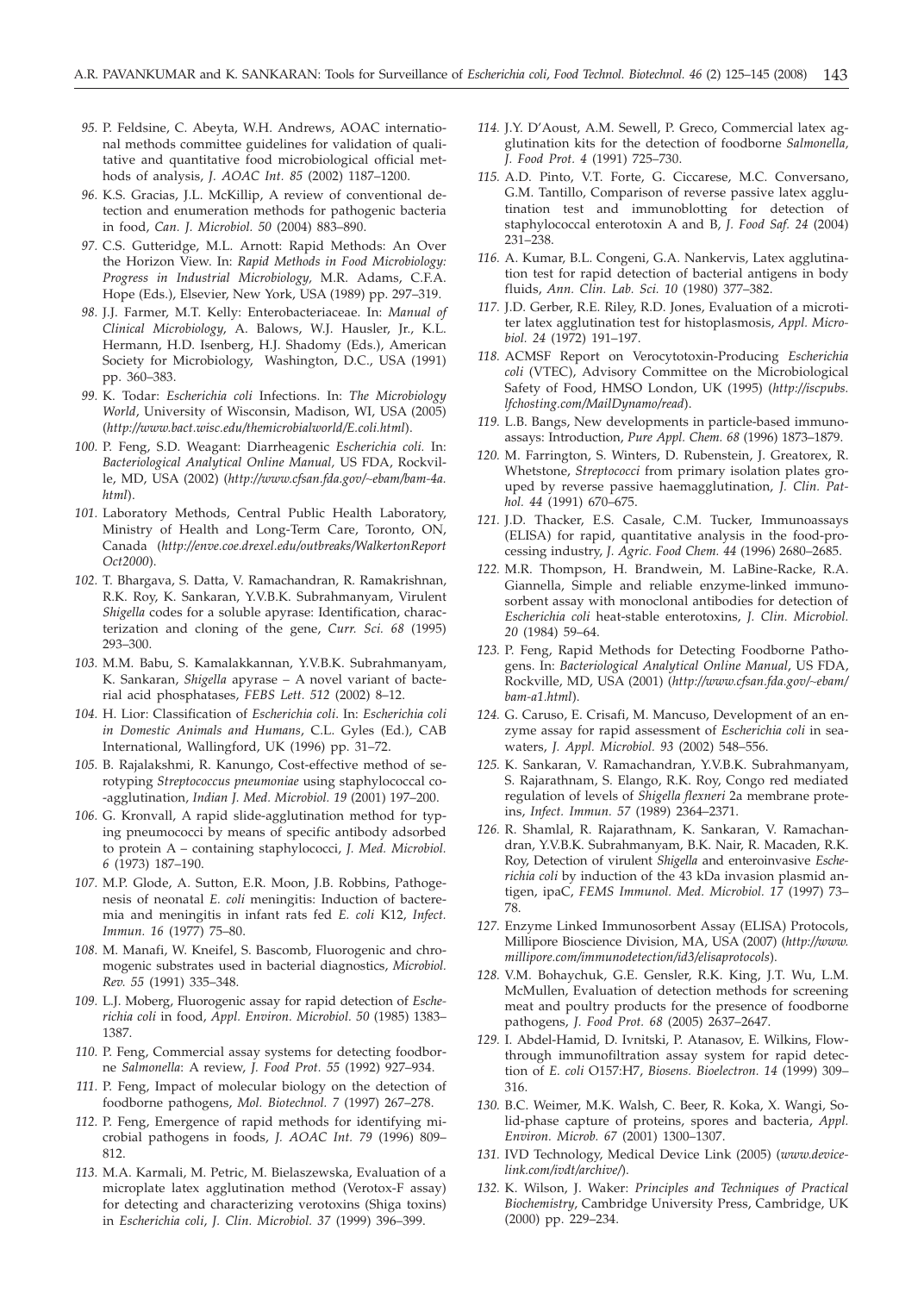- *133.* I. Roitt, J. Brostoff, D. Male: *Immunology*, Mosby-Year Book, St. Louis, MO, USA (1998) pp. 381–387.
- *134.* R.A. Goldsby, T.J. Kindt, J. Kuby, B.A. Osborne: *Immunology*, W.H. Freeman, New York, USA (2002) pp. 137–155.
- *135.* P.A.M. Guinée, W.H. Jansen, C.M. Agterberg, Detection of the K99 antigen by means of agglutination and immunoelectrophoresis in *Escherichia coli i*solates from calves and its correlation with enterotoxigenicity, *Infect. Immun. 13* (1976) 1369–1377.
- *136.* S. Hagiwara, K. Kawai, A. Anri, H. Nagahata, Lactoferrin concentrations in milk from normal and subclinical mastitic cows, *J. Vet. Med. Sci. 65* (2003) 319–323.
- *137.* P.S. Holt, H.D. Stone, R.K. Gast, C.R. Greene, Application of the agar gel precipitin test to detect antibodies to *Salmonella enterica* serovar *enteritidis* in serum and egg yolks from infected hens*, Poult. Sci. 79* (2000) 1246–1250.
- *138.* S. Dasgupta, D. Saha, A. Saha, Levels of common antigens in determining pathogenicity of *Curvularia eragrostidis* in different tea varieties, *J. Appl. Microbiol. 98* (2005) 1084–1092.
- *139.* T. Holzhauser, L.I. Dehne, A. Hoffmann, D. Haustein, S. Vieths, Rocket immunoelectrophoresis (RIE) for determination of potentially allergenic peanut proteins in processed foods as a simple means for quality assurance and food safety, *Z. Lebensm. Unters. Forsch. A, 206* (1998) 1–8.
- *140.* P.T. Feldsine, R.L. Forgey, M.T. Falbo-Nelson, S. Brunelle, *Escherichia coli* O157:H7 visual immunoprecipitation assay: A comparative validation study, *J. AOAC Int. 80* (1997) 43–48.
- *141.* Molecular Microbiology and Control of Enteric Pathogens that Contaminate Fresh Produce, 2006 Annual Report, Agricultural Research Service (2006) (*http://www.ars.usda.gov/ research/projects/projects.htm*).
- *142.* L.K.V. Baskar, T.R. Srikanth, S. Suba, H.C. Mody, P.K. Desai, P. Kaliraj, Development and evaluation of a rapid flow-through immunofiltration test using filarial antigen for diagnosis of brugian and bancroftian filariasis, *Microbiol. Immun. 48* (2004) 519–525.
- *143.* R. Casey, J.E. Sharman, D.J. Wright, J.R. Bacon, P. Guldager, Quantitative variability in *Pisum* seed globulins: Its assessment and significance, *Plant Food Hum. Nutr. 31* (1982) 333–346.
- *144.* Rapid Test Kits, AOAC International (*http://www.aoac.org/ testkits/kits-microbiology.htm*).
- *145. The Medical Digest*, The Middle East and North Africa (2005) (*http://www.saharapublications.com/healthcare%20publications/WinterDigest05.pdf*).
- *146.* K.G. Sabel, C. Wadsworth, C-reactive protein (CRP) in early diagnosis of neonatal septicemia**,** *J. Acta Paediatr. Scand. 68* (1979) 825–831.
- *147.* U. Johnson, C. Kamme, A.B. Laurell, N.I. Nilsson, C1 subcomponents in acute pneumococcal otitis media in children, *Acta Pathol. Microbiol. Scand. 85* (1977) 10–16.
- *148.* R. Zhou, H.C. Chang, Immunoassay sensors for pathogen detection based on AC dielectrophoresis and self-assembly of carbon nanotubes, AIChe Annual Meeting, San Francisco, USA (2006) (*http://aiche.confex.com/aiche/2006/techprogram/P56292*).
- *149.* Q. Lou, S.K.F. Chong, J.A. Fitzgerald, S.D.S. Allen, C.H. Lee, Rapid and effective method for preparation of fecal specimens for PCR assays, *J. Clin. Microbiol. 35* (1997) 281– 283.
- *150.* C.A. Carson, B.L. Shear, M.R. Ellersieck, A. Asfaw, Identification of fecal *Escherichia coli* from humans and animals by ribotyping, *Appl. Environ. Microbiol. 67* (2001) 1503–1507.
- *151.* K. Kimata, T. Shima, M. Shimizu, D. Tanaka, J. Isobe, Y. Gyobu, M. Watahiki, Y. Nagai, Rapid categorization of

pathogenic *Escherichia coli* by multiplex PCR, *Microbiol. Immunol. 49* (2005) 485–492.

- *152.* R.Y.C. Kong, C.L. So, W.F. Law, R.S.S. Wu, A sensitive and versatile multiples PCR system for rapid detection of enterotoxigenic, enterohemorrhagic and enteropathogenic strains of *Escherichia coli*, *Mar. Pollut. Bull. 38* (1999) 1207– 1215.
- *153.* M. Naoyuki, S. Atsushi, K. Shigeru, Y. Keizo, W. Akira, O. Hiroshi, K. Yukumasa, M. Toshiharu, Multiplex PCR for the simultaneous detection of *Chlamydia pneumoniae*, *Mycoplasma pneumoniae* and *Legionella pneumophila* in community-acquired pneumonia, *Resp. Med. 98* (2004) 542–550.
- *154.* B. Shadrach, I. Warshawsky, A comparison of multiplex and monoplex T-cell receptor gamma PCR, *Diagn. Mol. Pathol. 13* (2004) 127–134.
- *155.* J.W. Li, X.W. Wang, C.Q. Yuan, J.L. Zheng, M. Jin, N. Song, X.Q. Shi, F.H. Chao, Detection of enteroviruses and hepatitis A virus in water by consensus primer multiplex RT-PCR, *World J. Gastroenterol. 8* (2002) 699–702.
- *156.* K.R.S. Aranda, U.F. Neto, I.C.A. Scaletsky, Evaluation of multiplex PCRs for diagnosis of infection with diarrhoeagenic *Escherichia coli* and *Shigella* spp., *J. Clin. Microbiol. 42* (2004) 5849–5853.
- *157.* L. Watterworth, E. Topp, H. Schraft, K.T. Leung, Multiplex PCR-DNA probe assay for the detection of pathogenic *Escherichia coli, J. Microbiol. Methods, 60* (2005) 93–105.
- *158.* R. Vidal, M. Vidal, R. Lagos, M. Levine, V. Prado, Multiplex PCR for diagnosis of enteric infections associated with diarrhoeagenic *Escherichia coli*, *J. Clin. Microbiol. 42* (2004) 1787–1789.
- *159.* C. Bischoff, J. Lüthy, M. Altwegg, F. Baggi, Rapid detection of diarrhoeagenic *E. coli* by real-time PCR, *J. Microbiol. Methods, 61* (2005) 335–341.
- *160.* P. Tian, R.E. Mandrell, Detection of norovirus capsid in fecal and food samples by a real time immuno-PCR method, *J. Appl. Microbiol. 100* (2006) 564–574.
- *161.* R. Higuchi, G. Dollinger, P.S. Walsh, R. Griffith, Simultaneous amplification and detection of specific DNA sequences, *Bio/Technology, 10* (1992) 413–417.
- *162.* S. Giglio, P.T. Monis, C.P. Saint, Demonstration of preferential binding of SYBR Green I to specific DNA fragments in real-time multiplex PCR, *Nucleic Acids Res. 31* (2003) e136.
- *163.* K.C. Davis, C.H. Nakatsu, R. Turco, S.D. Weagant, A.K. Bhunia, Analysis of environmental *Escherichia coli* isolates for virulence genes using the TaqMan® PCR system, *J. Appl. Microbiol. 95* (2003) 612–620.
- *164.* J.L. McKillip, M. Drake, Molecular beacon polymerase chain reaction detection of *Escherichia coli* O157:H7 in milk, *J. Food Prot. 63* (2000) 855–859.
- *165.* B.H. Pyle, S.C. Broadaway, G.A. McFeters, Sensitive detection of *Escherichia coli* O157:H7 in food and water by immunomagnetic separation and solid-phase laser cytometry, *Appl. Environ. Microbiol. 65* (1999) 1966–1972.
- *166.* H. Karch, C.J. Mittmann, S. Aleksic, M. Datz, Isolation of enterohemorrhagic *Escherichia coli* O157 strains from patients with hemolytic-uremic syndrome by using immunomagnetic separation, DNA-based methods and direct culture, *J. Clin. Microbiol. 34* (1996) 516–519.
- *167.* A.R. Bennett, S. MacPhee, R.P. Betts, The isolation and detection of *Escherichia coli* O157 by use of immunomagnetic separation and immunoassay procedures, *Lett. Appl. Microbiol. 22* (1996) 237–243.
- *168.* K.S. Gracias, J.L. McKillip, A review of conventional detection and enumeration methods for pathogenic bacteria in food, *Can. J. Microbiol. 50* (2004) 883–890.
- *169.* J.F. Kennedy, S.A. Barker, J.D. Humphreys, Microbial cells living immobilized on metal hydroxide, *Nature, 261* (1976) 242–244.